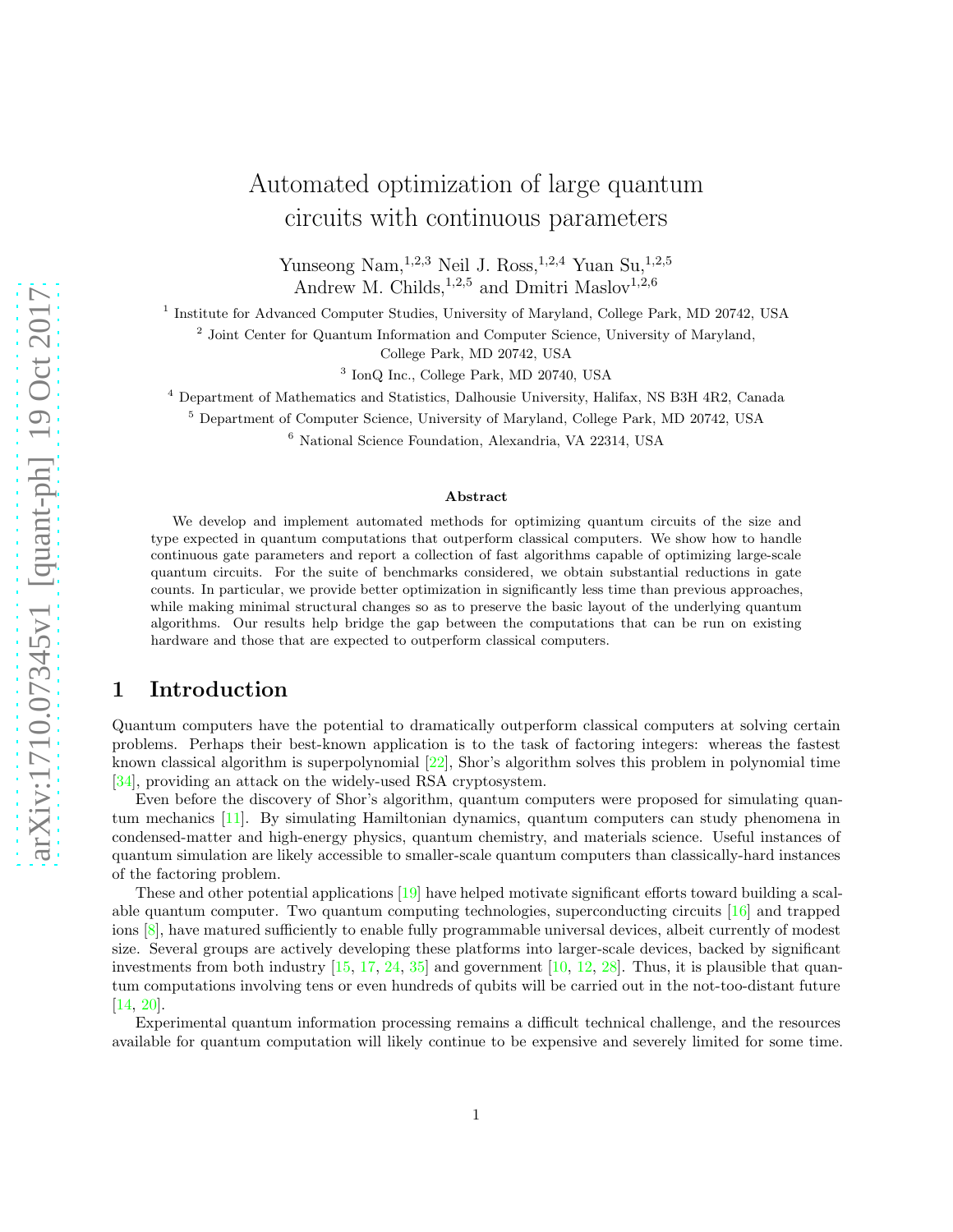To make the most out of the available hardware, it is essential to develop implementations of quantum algorithms that are as efficient as possible.

Quantum algorithms are typically expressed in terms of quantum circuits, which describe a computation as a sequence of elementary quantum logic gates acting on qubits (see [Section 2](#page-1-0) for more details). There are many ways of implementing a given algorithm with an available set of elementary operations, and it is advantageous to find an implementation that uses the fewest resources. While it is imperative to develop algorithms that are efficient in an abstract sense and to implement them with an eye toward practical efficiency, large-scale quantum circuits are likely to have sufficient complexity to benefit from automated optimization.

In this work, we develop software tools for reducing the size of quantum circuits, aiming to improve their performance as much as possible at a scale where manual gate-level optimization is no longer practical. Since global optimization of arbitrary quantum circuits is QMA-hard [\[18\]](#page-18-8), our goal is more modest: we apply a set of carefully chosen heuristics to reduce the gate counts, often resulting in substantial savings.

We apply our optimization techniques to several types of quantum circuits. Our benchmark circuits include components of quantum algorithms for factoring and computing discrete logarithms, such as the quantum Fourier transform, integer adders, and Galois field multipliers. We also consider circuits for the product formula approach to Hamiltonian simulation  $[4, 23]$  $[4, 23]$  $[4, 23]$ . In all cases, we focus on circuit sizes likely to be useful in applications that outperform classical computation. Our techniques can help practitioners understand which implementation of an algorithm is most efficient in a given application. We detail our methods in [Section 3](#page-2-0) and discuss our results in [Section 4,](#page-10-0) before concluding in [Section 5.](#page-15-0)

Whi[le there has been considerable previous work on quantum circuit optimization \(as detailed in](#page-12-0) Section 4.3), we are not aware of prior work on automated optimization that has targeted large-scale circuits such as the ones considered here. Moreover, extrapolation of previously-reported runtimes suggests it is unlikely that existing quantum circuit optimizers would perform well for such large circuits. We perform direct comparisons by running our software on the same circuits optimized in Ref. [\[1](#page-17-6)], showing that our approach typically finds smaller circuits in less time. In addition, to the best of our knowledge, our work is the first to focus on automated optimization of quantum circuits with continuous gate parameters.

# <span id="page-1-0"></span>2 Background

A quantum circuit is a sequence of quantum gates acting on a collection of qubits. Quantum circuits are conveniently represented by diagrams in which horizontal wires denote time evolution of qubits, with time propagating from left to right, and boxes (or other symbols joining the wires) represent quantum gates. For example, the diagram



describes a simple three-qubit quantum circuit.

We consider a simple set of elementary gates for quantum circuits consisting of the two-qubit controllednot gate (abbreviated CNOT, the leftmost gate in the above circuit), together with the single-qubit NOT gate, Hadamard gate H, and z-rotation gate  $R_z(\theta)$ . Unitary matrices for these gates take the form

$$
\text{NOT} := \begin{pmatrix} 0 & 1 \\ 1 & 0 \end{pmatrix}, \ \ \text{H} := \frac{1}{\sqrt{2}} \begin{pmatrix} 1 & 1 \\ 1 & -1 \end{pmatrix}, \ \ \text{R}_z(\theta) := \begin{pmatrix} e^{-i\theta/2} & 0 \\ 0 & e^{i\theta/2} \end{pmatrix}, \ \ \text{and} \ \ \text{CNOT} := \begin{pmatrix} 1 & 0 & 0 & 0 \\ 0 & 1 & 0 & 0 \\ 0 & 0 & 0 & 1 \\ 0 & 0 & 1 & 0 \end{pmatrix}, \ \ (2)
$$

where  $\theta \in (0, 2\pi]$  is the rotation angle. The gates  $s := R_z(\pi/2)$  and  $T := R_z(\pi/4)$  are known as the *Phase* and T gates, respectively. When the rotation angle is irrelevant, we denote a generic z-rotation by  $R_z$ .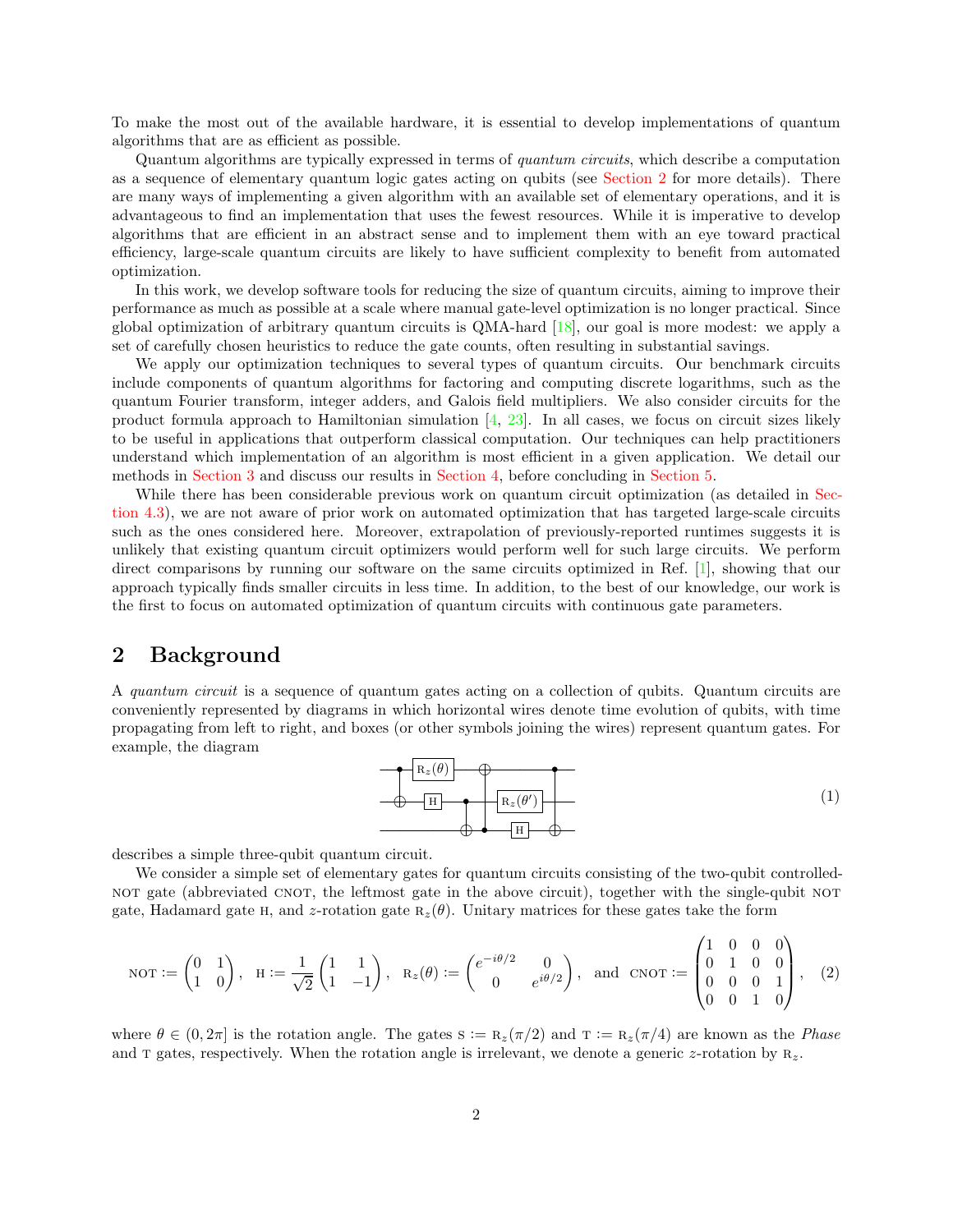While we aim to produce quantum circuits over the set of NOT,  $H$ ,  $R_z$ , and CNOT gates, we consider input circuits that may also include Toffoli gates. The Toffoli gate (the top gate in [Figure 5\)](#page-9-0) is described by the mapping  $|x, y, z \mapsto (x, y, z \oplus (x \wedge y))$  of computational basis states. We also allow Toffoli gates to have negated controls. For example, the Toffoli gate with its top control negated (the middle gate in [Figure 5\)](#page-9-0) acts as  $|x, y, z \rangle \mapsto |x, y, z \oplus (\bar{x} \wedge y) \rangle$ , and the Toffoli gate with both controls negated (the bottom gate in [Figure 5\)](#page-9-0) acts as  $|x, y, z\rangle \mapsto |x, y, z \oplus (\bar{x} \wedge \bar{y})\rangle$ .

The cost of performing a given quantum circuit depends on the physical system used to implement it. The cost can also vary significantly between a physical-level (unprotected) implementation and a logicallevel (fault-tolerant) implementation. At the physical level, a two-qubit gate is typically more expensive to implement than a single-qubit gate  $[8, 16]$  $[8, 16]$ . We accommodate this by considering the CNOT gate count and optimizing the number of the CNOT gates in our algorithms.

For logical-level fault-tolerant circuits, the so-called Clifford operations (generated by the Hadamard, Phase, and CNOT gates) are often relatively easy to implement, whereas non-Clifford operations incur signif-icant overhead [\[5](#page-17-7), [30](#page-18-10)]. Thus we also consider the number of  $R_z$  gates in our algorithms and try to optimize their count. In fault-tolerant implementations,  $R_z$  gates are approximated over a discrete gate set, typically consisting of Clifford and t gates. Optimal algorithms for producing such approximations are known [\[21,](#page-18-11) [32](#page-18-12)]. The number of Clifford+T gates required to approximate a generic  $R_z$  gate depends primarily on the desired accuracy rather than the specific angle of rotation, so it is preferable to optimize a circuit before approximating its  $R_z$  gates with Clifford+T fault-tolerant circuits.

By minimizing both the CNOT and  $R<sub>z</sub>$  counts, we perform optimizations targeting both physical- and logical-level implementations. One might expect a trade-off between these two goals, and in fact we know of instances where such trade-offs do occur. However, in this paper we only consider optimizations aimed at reducing both the  $R_z$  and CNOT counts.

# <span id="page-2-0"></span>3 Algorithms and implementation

In this section, we describe our optimization algorithms and their implementation. Throughout, we use  $g$ to denote the number of gates appearing in a circuit. We begin in [Section 3.1](#page-2-1) by describing three distinct representations of quantum circuits that we employ. In [Section 3.2,](#page-3-0) we describe a preprocessing step used in all versions of our algorithm. Then, in [Section 3.3,](#page-4-0) we describe several subroutines that form the basic building blocks of our approach. [Section 3.4](#page-7-0) explains how these subroutines are combined to form our main algorithms. Finally, in [Section 3.5,](#page-8-0) we present two special-purpose optimization techniques that we use to handle particular types of circuits.

#### <span id="page-2-1"></span>3.1 Representations of quantum circuits

We use the following three representations of quantum circuits:

• First, we store a circuit as a list of gates to be applied sequentially (a *netlist*). It is sometimes convenient to specify the circuit in terms of subroutines, which we call blocks. Each block can be iterated any number of times and applied to any subset of the qubits present in the circuit. A representation using blocks can be especially concise since many quantum circuits exhibit a significant amount of repetition. A block is specified as a list of gates and qubit addresses.

We input and output the netlists using the .qc format of  $[1]$  and the format produced by the quantum programming language Quipper [\[13\]](#page-17-8). Both include the ability to handle blocks.

- Second, we use a *directed acyclic graph* (DAG) representation. The vertices of the DAG are the gates of the circuit and the edges encode their input/output relationships. The DAG representation has the advantage of making adjacency between gates easy to access.
- Third, we use a generalization of the *phase polynomial* representation of  $\{\text{CNOT},\text{T}\}\$  circuits [\[2](#page-17-9)]. Unlike the netlist and DAG representations, this last representation applies only to circuits consisting entirely of NOT, CNOT, and  $R_z$  gates. Such circuits can be concisely expressed as the composition of an affine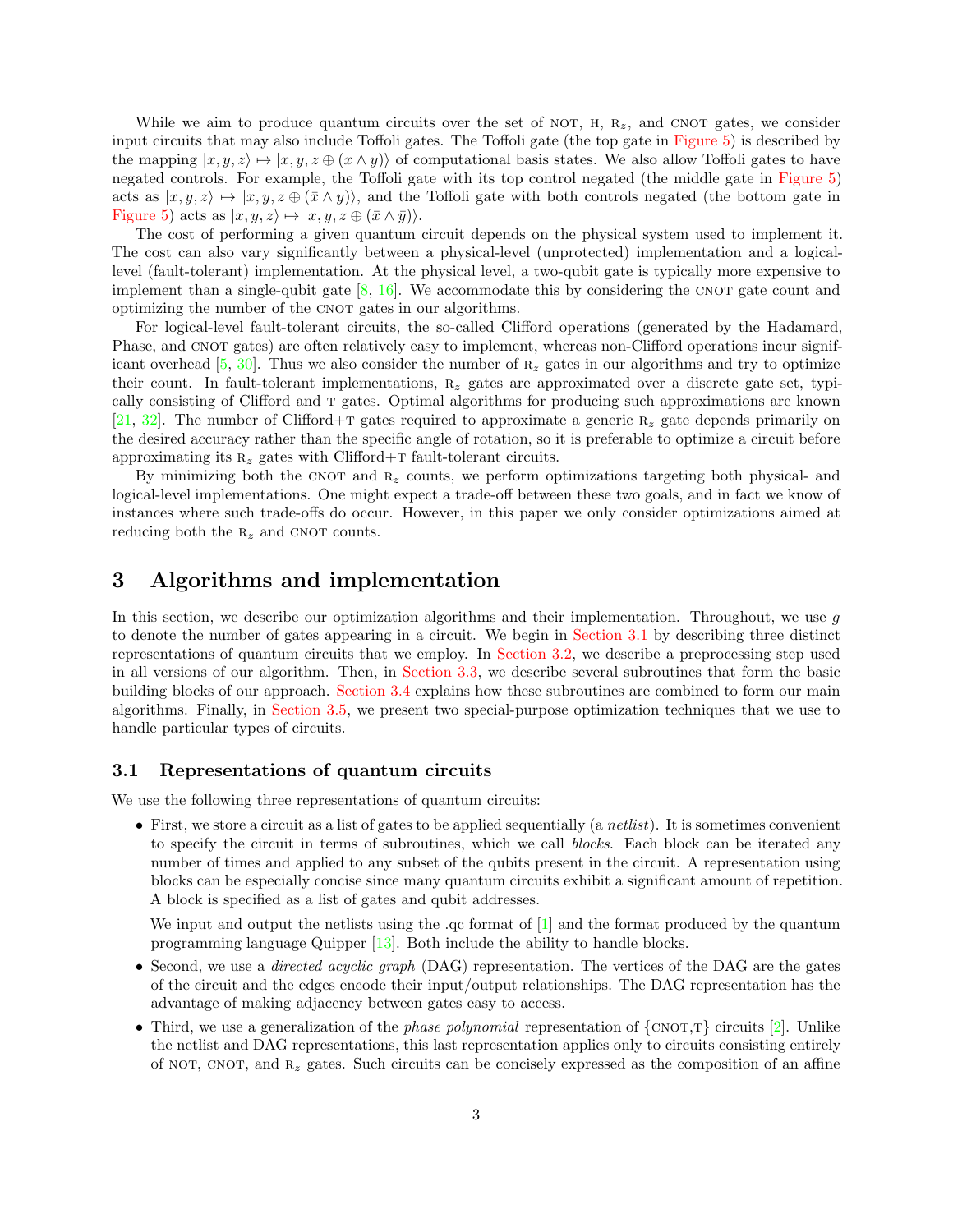reversible transformation and a diagonal phase transformation. Let C be a circuit consisting only of NOT gates, cnot gates, and the gates  $R_z(\theta_1), R_z(\theta_2), \ldots, R_z(\theta_\ell)$ . Then the action of C on the n-qubit basis state  $|x_1, x_2, \ldots, x_n\rangle$  has the form

<span id="page-3-1"></span>
$$
|x_1, x_2, \dots, x_n\rangle \mapsto e^{ip(x_1, x_2, \dots, x_n)} |h(x_1, x_2, \dots, x_n)\rangle, \tag{3}
$$

where  $h: \{0,1\}^n \to \{0,1\}^n$  is an affine reversible function and

$$
p(x_1, x_2, \dots, x_n) = \sum_{i=1}^{\ell} (\theta_i \mod 2\pi) \cdot f_i(x_1, x_2, \dots, x_n)
$$
 (4)

<span id="page-3-2"></span>is a linear combination of affine Boolean functions  $f_i: \{0,1\}^n \to \{0,1\}$  with the coefficients reduced modulo  $2\pi$ . We call  $p(x_1, x_2, \ldots, x_n)$  the phase polynomial associated with the circuit C. For example, the circuit

$$
x \longrightarrow R_z(\theta_1) \longrightarrow R_z(\theta_2) \longrightarrow R_z(\theta_4) \longrightarrow R_z(\theta_5)
$$
\n
$$
(5)
$$

can be represented by the mapping

$$
|x,y\rangle \mapsto e^{ip(x,y)}|x \oplus y,y\rangle \tag{6}
$$

where  $p(x, y) = \theta_1 y + \theta_2 (x \oplus y) + \theta_3 x + \theta_4 y$ . (In Ref. [\[2\]](#page-17-9), the phase polynomial representation is only considered for  $\{CNOT, T\}$  circuits, so all  $\theta_i$  in the expression [\(4\)](#page-3-1) are integer multiples of  $\pi/4$  and the functions  $f_i$  are linear.)

We can convert between any two of the above three circuit representations in time linear in the number of gates in the circuit. Given a netlist, we can build the corresponding DAG gate-by-gate. Conversely, we can convert a DAG to a netlist by standard topological sorting. To convert between the netlist and phase polynomial representations of  $\{NOT, CNOT, R_z\}$  circuits, we use a straightforward generalization of the algorithm of [\[2\]](#page-17-9).

#### <span id="page-3-0"></span>3.2 Preprocessing

Before running our main optimization procedures, we preprocess the circuit to make it more amenable to further optimization. Specifically, the preprocessing applies provided the input circuit consists only of NOT, cnot, and Toffoli gates (as is the case for the Quipper adders described in [Section 4.1](#page-10-1) and the T-par circuit benchmarks described in [Section 4.3\)](#page-12-0). In this case, we push the NOT gates as far to the right as possible by commuting them through the controls of Toffoli gates and the targets of Toffoli and CNOT gates. When pushing a NOT gate through a Toffoli gate control, we negate that control (or remove the negation if it was initially negated). If this procedure leads to a pair of adjacent NOT gates, we remove them from the circuit. If no such cancellation is found, we revert the control negation changes and move the NOT gate back to its original position.

This not gate propagation leverages two aspects of our optimizer. First, we accept Toffoli gates that may have negated controls and optimize their decomposition into Clifford+t circuits by exploiting freedom in the choice of  $T/T^{\dagger}$  polarities (see [Section 3.5\)](#page-8-0). Second, since cancellations of NOT gates simplify the phase polynomial representation (by making some of the functions  $f_i$  in the phase polynomial representation [\(4\)](#page-3-1) linear instead of merely affine), such cancellations make it more likely that [Routine 4](#page-5-0) and [Routine 5](#page-6-0) in [Section 3.3](#page-4-0) will find optimizations (since those routines rely on finding matching terms in the phase polynomial representation).

The complexity of this preprocessing step is  $O(q)$  since we simply make a single pass through the circuit.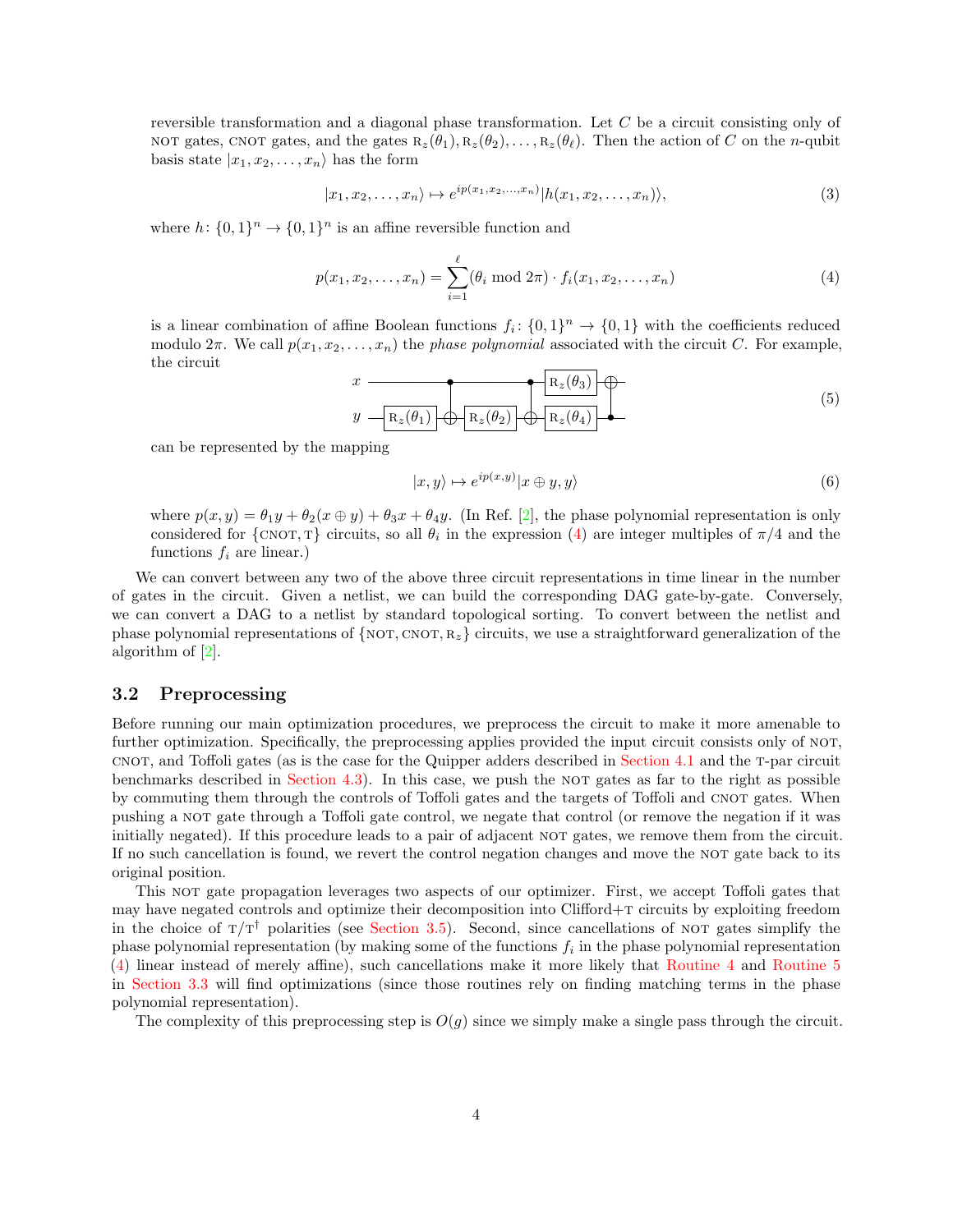<span id="page-4-1"></span>
$$
\frac{\text{H} \cdot \text{S} \cdot \text{H}}{\text{H} \cdot \text{S} \cdot \text{H}} = \frac{\text{S} \cdot \text{H} \cdot \text{S} \cdot \text{H}}{\text{S} \cdot \text{S} \cdot \text{H}} = \frac{\text{H} \cdot \text{S} \cdot \text{H}}{\text{S} \cdot \text{S} \cdot \text{H}} = \frac{\text{S} \cdot \text{H} \cdot \text{S}}{\text{H} \cdot \text{S} \cdot \text{H}} = \frac{\text{S} \cdot \text{H}}{\text{S} \cdot \text{S} \cdot \text{H}} = \frac{\text{S} \cdot \text{H}}{\text{S} \cdot \text{S} \cdot \text{H}} = \frac{\text{S} \cdot \text{S} \cdot \text{H}}{\text{S} \cdot \text{S} \cdot \text{H}} = \frac{\text{S} \cdot \text{S} \cdot \text{H}}{\text{S} \cdot \text{S} \cdot \text{H}} = \frac{\text{S} \cdot \text{S} \cdot \text{S} \cdot \text{H}}{\text{S} \cdot \text{S} \cdot \text{H}} = \frac{\text{S} \cdot \text{S} \cdot \text{S} \cdot \text{H}}{\text{S} \cdot \text{S} \cdot \text{H}} = \frac{\text{S} \cdot \text{S} \cdot \text{S} \cdot \text{H}}{\text{S} \cdot \text{S} \cdot \text{H}} = \frac{\text{S} \cdot \text{S} \cdot \text{S} \cdot \text{H}}{\text{S} \cdot \text{S} \cdot \text{H}} = \frac{\text{S} \cdot \text{S} \cdot \text{S} \cdot \text{H}}{\text{S} \cdot \text{S} \cdot \text{S} \cdot \text{H}} = \frac{\text{S} \cdot \text{S} \cdot \text{S} \cdot \text{H}}{\text{S} \cdot \text{S} \cdot \text{S} \cdot \text{H}} = \frac{\text{S} \cdot \text{S} \cdot \text{S} \cdot \text{S} \cdot \text{H}}{\text{S} \cdot \text{S} \cdot \text{S} \cdot \text{H}} = \frac{\text{S} \cdot \text{S} \cdot \text{S} \cdot \text{S} \cdot \text{H}}{\text{S} \cdot \text{S} \cdot \text{S} \cdot \text{H}} = \frac{\text{S} \cdot \text{S
$$

<span id="page-4-2"></span>Figure 1: Hadamard gate reductions. The two rules illustrated on the bottom can be applied even if the middle CNOT gate is replaced by a circuit with any number of CNOT gates, provided they all share the target of the original CNOT.



Figure 2: Commutation rules. Top: Commuting an  $R_z$  gate to the right. Bottom: Commuting a CNOT gate to the right.

## <span id="page-4-0"></span>3.3 Optimization subroutines

Our optimization algorithms rely on a variety of subroutines that we now describe. For each of them, we report the worst-case time complexity as a function of the number of gates  $g$  in the circuit (for simplicity, we neglect the dependence on the number of qubits and other parameters). We optimize practical performance by carefully ordering and restricting the subroutines, as we discuss further below.

<span id="page-4-4"></span>1. Hadamard gate reduction

Hadamard gates do not participate in phase polynomial optimization [\(Routine 4](#page-5-0) and [Routine 5](#page-6-0) below) and also tend to hinder gate commutation. Thus, we use the circuit identities pictured in [Figure 1](#page-4-1) to reduce the Hadamard gate count. Each application of these rules reduces the h count by up to 4. For a given Hadamard gate, we can use the DAG representation to check in constant time whether it is involved in one of these circuit identities. Thus, we can implement this subroutine with complexity  $O(q)$  by making a single pass through all Hadamard gates in the circuit.

<span id="page-4-3"></span>2. Single-qubit gate cancellation

Using the DAG representation of a quantum circuit, it is straightforward to determine whether a gate and its inverse are adjacent. If so, both gates can be removed to reduce the gate count. More generally, we can cancel two single-qubit gates U and  $U^{\dagger}$  that are separated by a subcircuit A that commutes with U. In general, deciding whether a gate U commutes with a circuit  $A$  may be computationally demanding. Instead, we apply a specific set of rules that provide sufficient (but not necessary) conditions for commutation. This approach is fast and appears to discover many commutations that can be exploited to simplify quantum circuits.

Specifically, for each gate  $U$  in the circuit, the optimizer searches for possible cancellations with some instance of  $U^{\dagger}$ . To do this, we repeatedly check whether U commutes through a set of consecutive gates, as evidenced by one of the patterns in [Figure 2.](#page-4-2) If at some stage we cannot move  $U$  to the right by some allowed commutation pattern, then we fail to cancel U with a matched  $U^{\dagger}$ , so we restore the initial configuration. Otherwise, we successfully cancel U with some instance of  $U^{\dagger}$ .

For each of the g gates U, we check whether it commutes through  $O(g)$  subsequent positions. Thus the complexity of the overall gate cancellation rule is  $O(g^2)$ . We could make the complexity linear in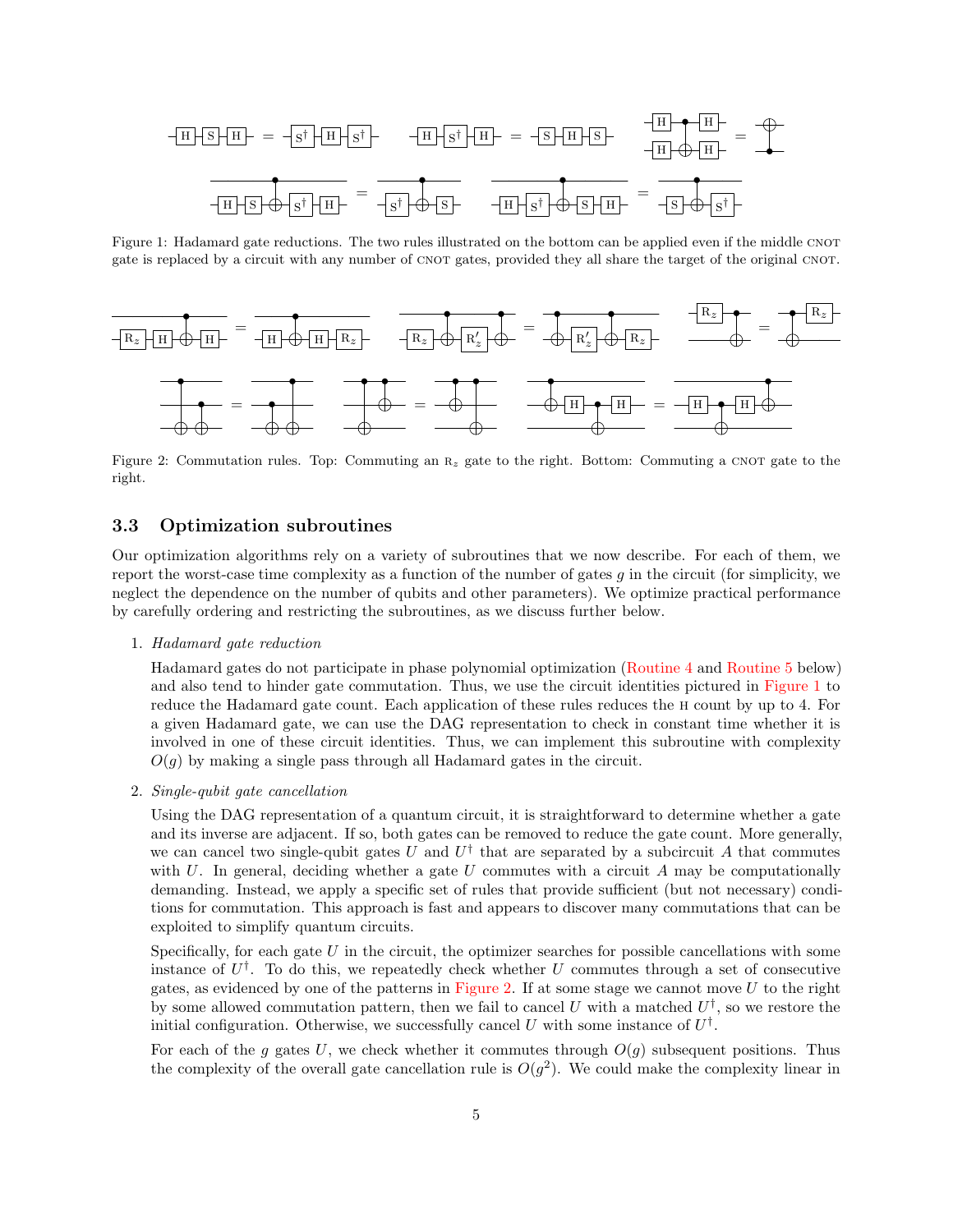g by only considering commutations through a constant number of subsequent gates, but we do not find this to be necessary in practice.

We also use a slight variation of this subroutine to merge rotation gates, rather than cancel inverses. Specifically, two rotations  $R_z(\theta_1)$  and  $R_z(\theta_2)$  can be combined into a single rotation  $R_z(\theta_1 + \theta_2)$  to eliminate one  $R_z$  gate.

<span id="page-5-2"></span>3. Two-qubit gate cancellation

This routine is analogous to [Routine 2,](#page-4-3) except that  $U$  is a two-qubit gate, which is always CNOT in the circuits we consider. Again its complexity is  $O(g^2)$ , but may be reduced to  $O(g)$  by imposing a maximal size for the subcircuit A.

#### <span id="page-5-0"></span>4. Rotation merging using phase polynomials

Consider a subcircuit consisting of NOT, CNOT, and  $R_z$  gates. Observe that if two individual terms of its phase polynomial expression satisfy  $f_i(x_1, x_2, \ldots, x_n) = f_i(x_1, x_2, \ldots, x_n)$  for some  $i \neq j$ , then the corresponding rotations  $R_z(\theta_i)$  and  $R_z(\theta_j)$  can be merged. For example, in the circuit [\(5\)](#page-3-2), the first and fourth rotations are both applied to the qubit carrying the value  $y$ , as evidenced by its phase polynomial representation. Thus [\(5\)](#page-3-2) is equivalent to the circuit

<span id="page-5-3"></span>
$$
x \longrightarrow R_z(\theta_2) \longrightarrow R_z(\theta_1 + \theta_4) \longrightarrow R_z(\theta_1 + \theta_4) \tag{7}
$$

in which the two rotations are combined. In other words, the phase polynomial representation of circuits reveals when two rotations—in this case,  $R_z(\theta_1)$  and  $R_z(\theta_4)$ —are applied to the same affine function of the inputs, even if they appear in different parts of the circuit. Then we may combine these rotations into a single rotation, improving the circuit.<sup>[1](#page-5-1)</sup> We have the flexibility to place the combined rotation at any point in the circuit where the relevant affine function appears. For concreteness, we place it at the first (leftmost) such location.

We next discuss some implementation details for [Routine 4.](#page-5-0) To apply this routine, we must identify a subcircuit consisting only of  $\{NOT, CNOT, R_z\}$  gates. We build this subcircuit one qubit at a time, starting from a designated CNOT gate. For the first qubit of this gate, we scan through all preceding and subsequent NOT, CNOT, and  $R_z$  gates that act on this qubit, adding them to the subcircuit. When we encounter a Hadamard gate or the beginning or end of the circuit, we mark a termination point and stop exploring in that direction (so that each qubit has one beginning termination point and one ending termination point). For each CNOT gate between this qubit and some qubit that has not yet been encountered, we mark an anchor point where the gate acts on the newly-encountered qubit. We then carry out this process with the second qubit acted on by the initial CNOT gate, and repeat the process starting from every anchor point until no new qubits are encountered.

While the resulting subcircuit consists only of NOT, CNOT, and  $R_z$  gates, its qubit wires may not be continuous. To apply the phase polynomial formalism, we must ensure that there are no intermediate changes to the values on any wires that leave and re-enter the subcircuit. To achieve this, we perform the following pruning procedure. Starting with the designated initial CNOT gate, we successively consider gates both before and after it in the netlist until we encounter a termination point. Note that we only need to consider CNOT gates, since every NOT and  $R_z$  gate reached by this process can be included. If both the control and target qubits of an encountered CNOT gate are within the termination border, we continue. If the control qubit is outside the termination border but the target qubit is inside, we move the termination point of the target qubit so that the CNOT gate being inspected falls outside the border, excluding it and any subsequent gates acting on its target qubit from the subcircuit. However, when the control is inside the border and the target is outside, we make an exception and do not move the termination point (although we

<span id="page-5-1"></span><sup>1</sup>Note that in this particular example, the simplification could have alternatively been obtained using the commutation method described above. However, this is not the case in general.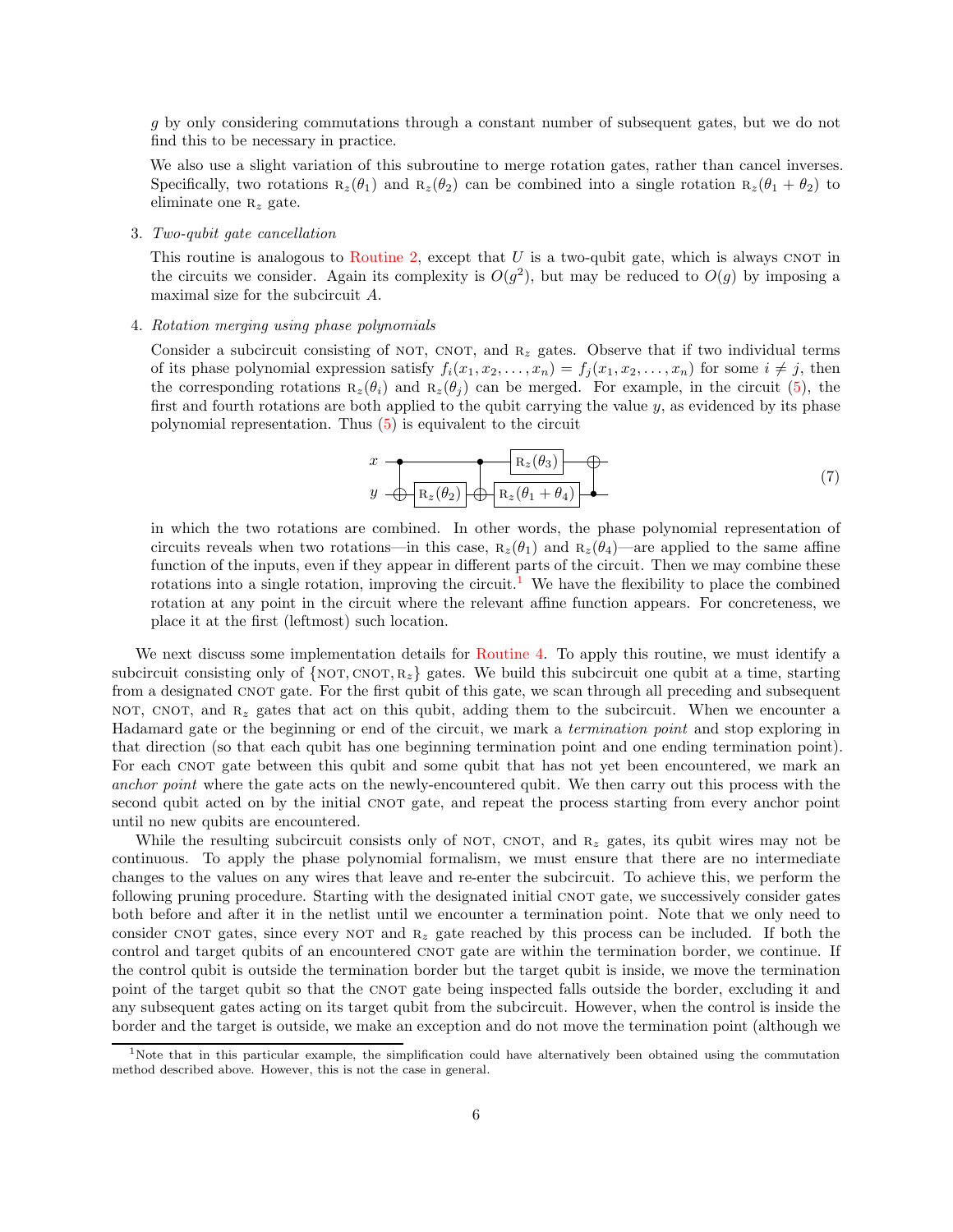<span id="page-6-2"></span>

Figure 3: Gate count preserving rewriting rules employed in [Routine 5.](#page-6-0)

<span id="page-6-1"></span>do not include the CNOT gate in the subcircuit). This exception gives a larger {NOT, CNOT,  $R_z$ } subcircuit that remains amenable to phase polynomial representation, as in the following example:



In the example circuit [\(8\)](#page-6-1), suppose we start our search from the first CNOT gate acting on the top  $(q_1)$ and middle  $(q_2)$  qubits. Traversing  $q_1$  to the left, we find an H gate, where we mark a termination point. Traversing  $q_1$  to the right, we find two CNOT gates, one  $R_z$  gate, and then an H gate, where we mark a termination point. Observe that neither of the encountered CNOT gates joins  $q_1$  or  $q_2$  to the remaining qubit  $q_3$ . Next, we repeat the same procedure on  $q_2$  from the original CNOT gate. To the left we find an  $R_z$  gate and then an H gate, where we mark a termination point. Traversing to the right, we find a CNOT acting on  $q_2$  and  $q_3$ . This CNOT reveals additional connectivity, so we mark an anchor point at the target of this CNOT gate. Further to the right on the  $q_2$  wire, we have three more CNOT gates (none of which reveals additional connectivity), an  $R_z$  gate, and finally an H gate, where we mark a termination point. Next we examine  $q_3$ . We start from the aforementioned anchor point. To the left, we find an H gate with no further connections to other qubits, where we mark a termination point. To the right, we immediately find an H gate and mark a termination point.

Having built the subcircuit, we go through the netlist representation and prune it. In this pass, we encounter the fourth CNOT gate acting on  $q_2$  and  $q_3$ , where we find that the control is within the border but the target is not. In this case we continue according to the exception handling scheme described in the pruning procedure. This ensures that we include the last CNOT gate in the  $\{NOT, CNOT, R_z\}$  region, while excluding the fourth CNOT gate (as indicated by the dotted border in  $(8)$ ). Thus we discover that the last  $R_z$  gate appearing in the circuit can be relocated to the very beginning of the circuit on the  $q_2$  line, to the right of the leftmost H, enabling a phase-polynomial based  $R_z$  merge (see below for details).

Once a valid {NOT, CNOT,  $R_z$ } subcircuit is identified, we generate its phase polynomial. For each  $R_z$  gate, we determine the associated affine function its phase is applied to and the location in the circuit where it is applied. We then sort the list of recorded affine functions. Finally, we find and merge all  $R_z$  gate repetitions, placing the merged  $R_z$  at the first location in the subcircuit that computes the desired affine function.

This procedure considers  $O(g)$  subcircuits, and the cost of processing each of these is dominated by sorting, with complexity  $O(g \log g)$ , giving an overall complexity of  $O(g^2 \log g)$  for [Routine 4.](#page-5-0) However, in practice the subcircuits are typically smaller when there are more of them to consider, so the true complexity is lower. In addition, when identifying a {NOT, CNOT,  $R_z$ } subcircuit, we choose to start with a CNOT gate that has not yet been included in any of the previously-identified  $\{NOT, CNOT, R_z\}$  subcircuits, so the number of subcircuits can be much smaller than  $g$  in practice. If desired, the overall complexity can be lowered to  $O(q)$  by limiting the maximal size of the subcircuit.

<span id="page-6-0"></span>We now return to the description of optimization subroutines.

5. Floating  $R_z$  gates

In [Routine 4,](#page-5-0) we keep track of the affine functions associated with  $R_z$  gates. More generally, we can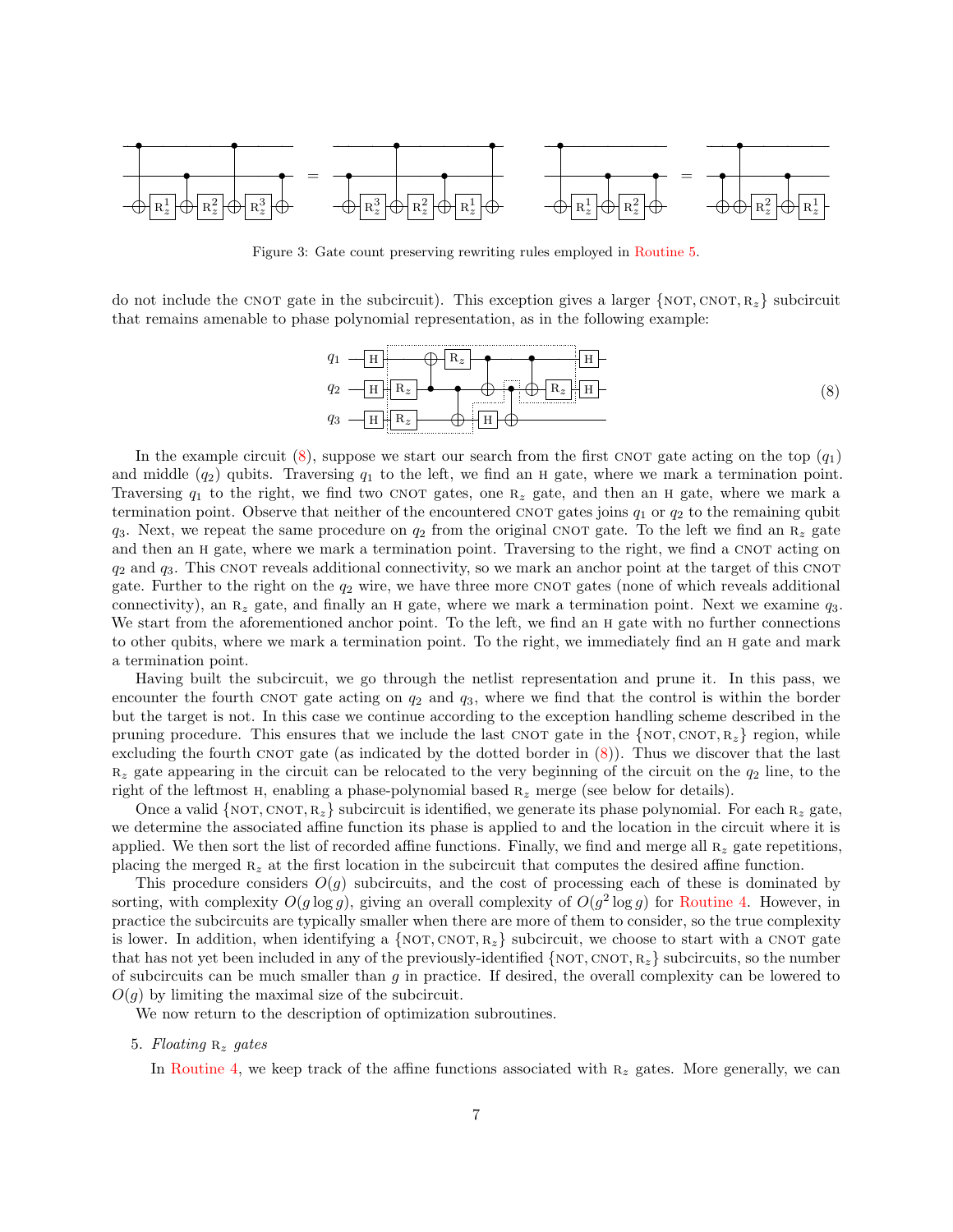record all affine functions that occur in the subcircuit and their respective locations, regardless of the presence of  $R_z$  gates. Thus we can identify all possible locations where an  $R_z$  gate could be placed, not just those locations where  $R_z$  gates already appear in the circuit. In this "floating"  $R_z$  gate placement picture, we employ three optimization subroutines: two-qubit gate cancellations, gate count preserving rewriting rules, and gate count reducing rewriting rules.

The first of these subroutines is essentially identical to [Routine 3,](#page-5-2) except that  $R_z$  gates are now floatable and we focus on a specific identified subcircuit. This approach allows us to place  $R_z$  gates to facilitate cancellations by keeping track of all possible  $R_z$  gate locations along the way. In particular, if not placing an  $R_z$  gate at a particular location will allow two CNOT gates to cancel, we simply remove that location from the list of possible locations for the  $R_z$  gate while ensuring that the reduced list remains non-empty, and perform the CNOT cancellation.

We next apply rewriting rules that preserve the gate count (see [Figure 3\)](#page-6-2) in an attempt to find further optimizations. While these replacements do not eliminate gates, they modify the circuit in ways that can enable optimizations elsewhere. The rewriting rules are provided by an external library file, and we identify subcircuits to which they can be applied using the DAG representation. The replacements are applied only if they lead to a reduction in the two-qubit gate count through one more round of the aforementioned two-qubit cancellation subroutine with floatable  $R_z$  gates. Note that the rewriting rules are applicable only with certain floating  $R_z$  gates at particular locations in a circuit. This subroutine uses floating  $R_z$  gates to choose those combinations of  $R_z$  gate locations that lead to reduction in the gate count.

The last subroutine applies rewriting rules that reduce the gate count (see [Figure 4\)](#page-8-1). These rules are also provided via an external library file. Since these rules reduce the gate count on their own, we always perform the rewriting whenever a suitable pattern is found.

The complexity of this three-step routine is upper bounded by  $O(g^3)$  since the number of subcircuits is  $O(g)$ , and within each subcircuit, the two-qubit cancellation [\(Routine 3\)](#page-5-2) has complexity  $O(g^2)$ . The rewriting rules can be applied with complexity  $O(g)$  since, as in [Routine 1,](#page-4-4) a single pass through the gates in the circuit suffices. Again, in practice, the number of subcircuits and the subcircuit sizes are typically inversely related, which lowers the observed complexity by about a factor of g. The complexity can also be lowered to  $O(g^2)$  by limiting the maximal size of the subcircuit. The complexity can be further lowered to  $O(g \log g)$  by limiting the maximal size of the subcircuit A in the two-qubit gate cancellation (the sorting could still have complexity  $O(q \log q)$ ).

To illustrate how this optimization works, consider the circuit in equation [\(7\)](#page-5-3). Observe that  $R_z(\theta_2)$ may be executed on the top qubit at the end of the circuit, allowing the first two CNOTs to cancel, leading to the circuit

$$
x \longrightarrow R_z(\theta_3) \longrightarrow R_z(\theta_2)
$$
  
\n
$$
y \longrightarrow R_z(\theta_1 + \theta_4)
$$
 (9)

which is simplified even further.

#### <span id="page-7-0"></span>3.4 General-purpose optimization algorithms

Our optimization algorithms simply apply the subroutines from [Section 3.3](#page-4-0) in a carefully chosen order. We consider two versions of the optimizer that we call Light and Heavy. The Heavy version applies more subroutines, yielding better optimization results at the cost of a higher runtime. The preprocessing step (see [Section 3.2\)](#page-3-0) is used in both Light and Heavy versions of the optimizer.

The Light version of the optimizer applies the optimization subroutines in the order

$$
1, 3, 2, 3, 1, 2, 4, 3, 2.
$$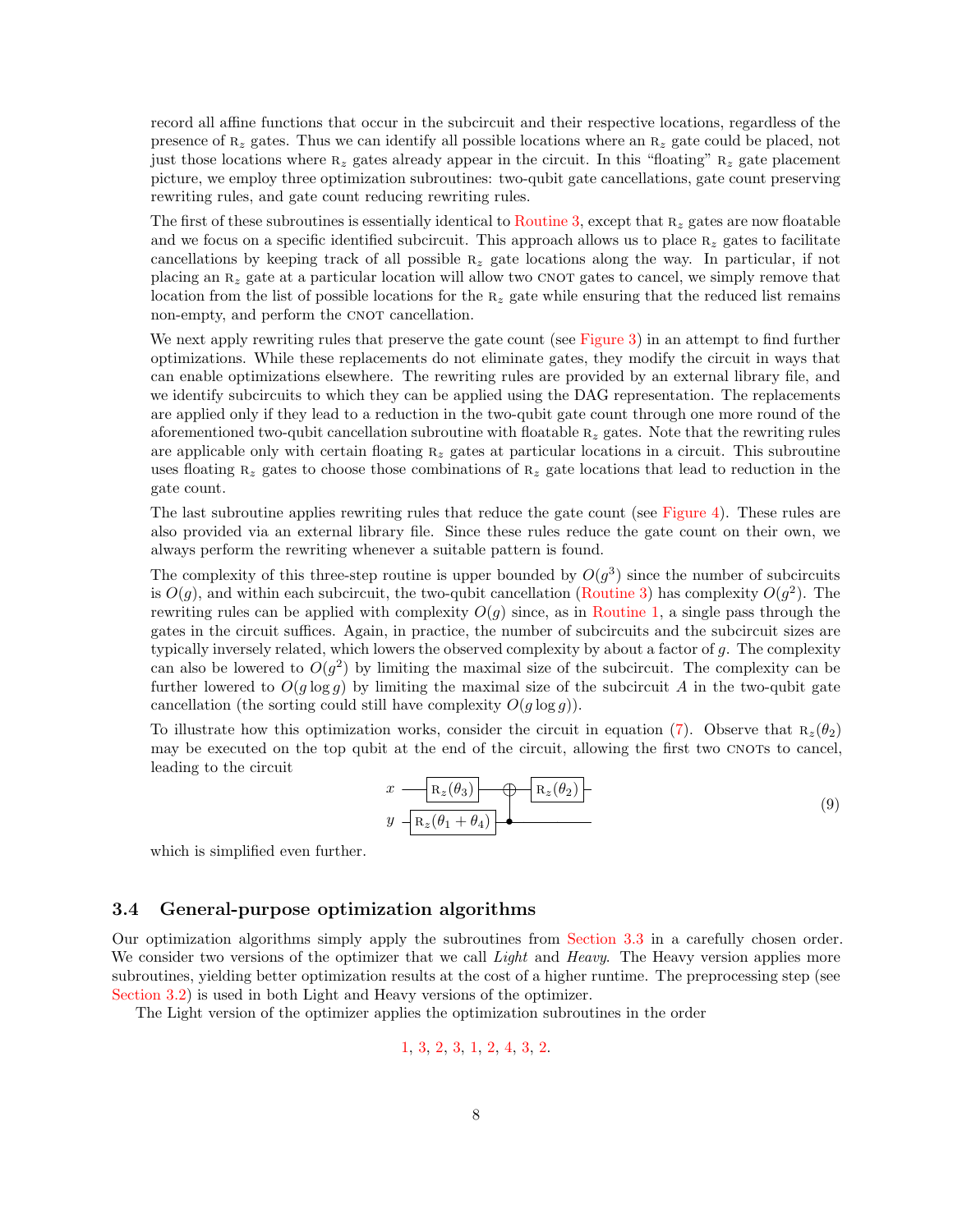<span id="page-8-1"></span>

Figure 4: Gate count reducing rewriting rules employed in [Routine 5.](#page-6-0)

We then repeat this sequence until no further optimization is achieved. We chose this sequence based on the principle that first exposing  $\{\text{CNOT}, \text{R}_z\}$  gates while reducing Hadamard gates [\(1\)](#page-4-4) allows for greater reduction in the cancellation routines  $(3, 2, 3)$  $(3, 2, 3)$  $(3, 2, 3)$  $(3, 2, 3)$ , and in particular frees up two-qubit CNOT gates to facilitate single-qubit gate reductions and vice versa. Applying the replacement rule  $(1)$  may enable more reductions after the first four optimization subroutines. We then look for additional single-qubit gate cancellation and merging [\(2\)](#page-4-3). This enables faster identification of the {NOT, CNOT,  $R_z$ } subcircuit regions to look for further  $R_z$  count optimizations [\(4\)](#page-5-0), after which we check for residual cancellations of the gates [\(3,](#page-5-2) [2\)](#page-4-3).

The Heavy version of the optimizer applies the sequence

#### [1](#page-4-4), [3](#page-5-2), [2](#page-4-3), [3](#page-5-2), [1](#page-4-4), [2](#page-4-3), [5](#page-6-0).

Similarly, we repeat this sequence until no further optimization is achieved. The first six steps of the Heavy optimization sequence are identical to that of the Light optimizer. The difference is that in the Heavy optimizer, we take advantage of floating  $R_z$  gates. This allows us to find locations for the  $R_z$  gates that admit better CNOT gate reductions, including the use of gate count preserving rewriting rules to expose further gate cancellations and gate count reducing rewriting rules to remove any remaining inefficiency.

#### <span id="page-8-0"></span>3.5 Special-purpose optimizations

In addition to the general-purpose optimization algorithms described above, we employ two specialized optimizations to improve circuits with particular structures.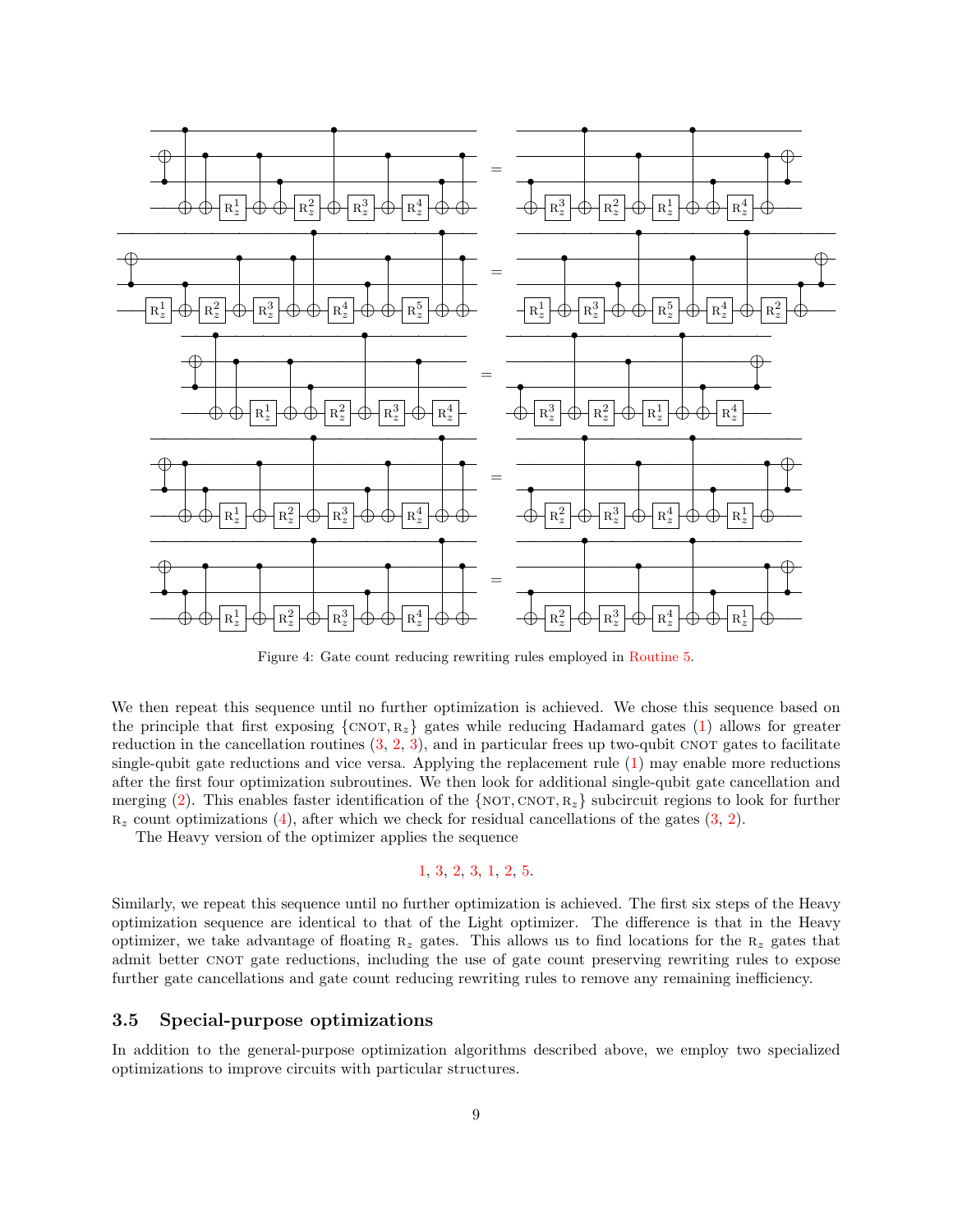<span id="page-9-0"></span>

Figure 5: Toffoli gate implementations.

- $LCR$  *optimizer:* Some quantum algorithms—such as product formula simulation algorithms—involve repeating a fixed block multiple times. To optimize such a circuit, we first run the optimizer on a single block to obtain its optimized version,  $\mathcal{O}$ . To find simplifications across multiple blocks, we optimize the circuit  $\mathcal{O}^2$  and call the result  $\mathcal{LR}$ , where  $\mathcal L$  is the maximal prefix of  $\mathcal O$  in the optimization of  $\mathcal O^2$ . We then optimize  $\mathcal{O}^3$ . Provided optimizations only occur near the boundaries between blocks, we can remove the prefix  $\mathcal L$  and the suffix  $\mathcal R$  from the optimized version of  $\mathcal O^3$ , and call the remaining circuit C. Assuming we can find such  $\mathcal{L}$ , C, and  $\mathcal{R}$  (which is always the case in practice), then we can simplify  $\mathcal{O}^t$  to  $\mathcal{LC}^{t-2}\mathcal{R}$ .
- Toffoli decomposition: Many quantum algorithms are naturally described using Toffoli gates. Our optimizer can handle Toffoli gates with both positive and negative controls. Since we ultimately aim to express circuits over the gate set  $\{NOT, CNOT, H, R_z\}$ , we must decompose the Toffoli gate in terms of these elementary gates. We take advantage of different ways of doing this to improve the quality of optimization.

Specifically, we expand the Toffoli gates in terms of one- and two-qubit gates using the identities shown in [Figure 5,](#page-9-0) keeping in mind that we also obtain the desired Toffoli gate by exchanging  $T$  and  $T^{\dagger}$  in those circuit decompositions (because the Toffoli gate is self-inverse). Initially, the optimizer leaves the *polarity* of  $T/T^{\dagger}$  gates (i.e., the choice of which gates include the dagger and which do not) in each Toffoli decomposition undetermined. The optimizer symbolically processes the indeterminate t and t † gates by simply moving their locations in a given quantum circuit, keeping track of their relative polarities. The optimization is considered complete when movements of the indeterminate  $T$ and  $T^{\dagger}$  gates cannot further reduce the gate count. Finally, we choose the polarities of each Toffoli gate (subject to the fixed relationships between them) with the goal of minimizing the t count in the optimized circuit. We perform this minimization in a greedy way, choosing polarities for each Toffoli gate in the order of appearance of the associated  $T/T^{\dagger}$  gates in the nearly-optimized circuit, so as to reduce the  $\tau$  count as much as possible.

Overall, this polarity selection process takes time  $O(q)$ . After choosing the polarities, we run [Routine 3](#page-5-2) and [Routine 2,](#page-4-3) since particular choices of polarities may lead to further cancellations of the CNOT gates and single-qubit gates that were otherwise not possible due to the presence of the indeterminate gates blocking the desired commutations.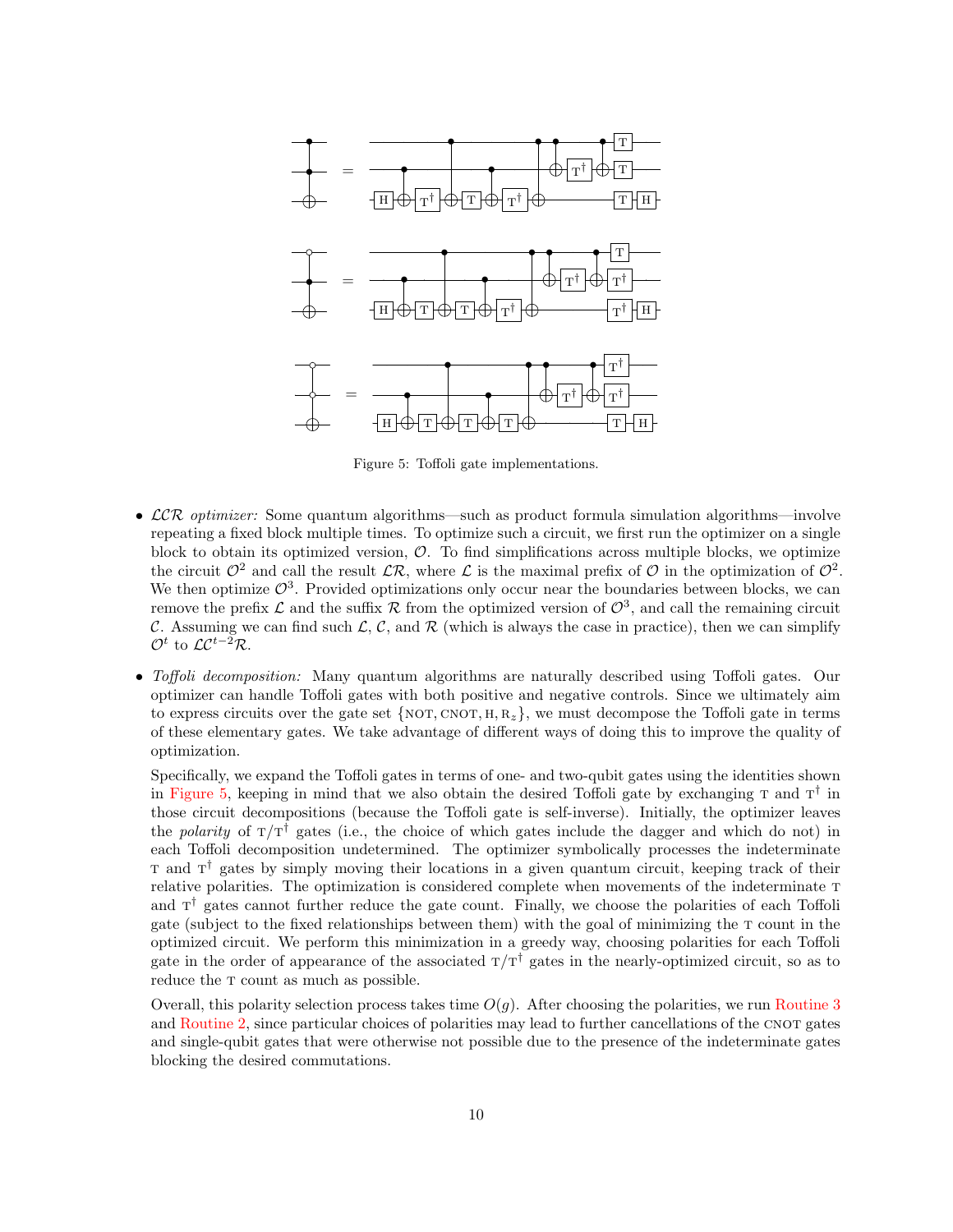<span id="page-10-2"></span>

Figure 6: Total gate count for the approximate quantum Fourier transform (QFT, inset), Quipper library adder, and Fourier-based adders (QFA). The points in red/blue represent gate counts before/after optimization and the symbols square/circle/triangle represent gate counts for the Quipper library adder/QFA/QFT, respectively.

## <span id="page-10-0"></span>4 Results

We implemented our optimizer in the Fortran programming language and tested it using three sets of benchmark circuits. All results were obtained using a machine with a 2.9 GHz Intel Core i5 processor and 8 GB of 1867 MHz DDR3 memory, running OS X El Capitan.

We considered quantum circuits that include components of Shor's integer factoring algorithm, namely the quantum Fourier transform  $(QFT)$  and the integer adders. We also considered circuits for the product formula  $(PF)$  approach to Hamiltonian simulation  $[4]$ . In both cases, we focused on circuit sizes likely to be useful in applications that outperform classical computation, and ran experiments with different types of adders and product formulas. Finally, we considered a set of benchmark circuits from Ref. [\[1](#page-17-6)], consisting of various arithmetic circuits (including a family of Galois field multipliers) and implementations of multiplecontrol Toffoli gates. Files containing circuits before and after optimization are available at [\[29\]](#page-18-13).

To check correctness of our optimizer, we verified the functional equivalence (i.e., equality of the corresponding unitary matrices) of various test circuits before and after optimization. Of course, such a test is only feasible for circuits with a small number of qubits. We performed this test for all 8-qubit benchmarks in [Table 1](#page-12-1) and [Table 2,](#page-13-0) all 10-qubit benchmarks in [Table 3,](#page-15-1) and the following benchmarks from [Table 4:](#page-16-0) Mod  $5_4$ , VBE-Adder<sub>3</sub>, CSLA-MUX<sub>3</sub>, RC-Adder<sub>6</sub>, Mod-Red<sub>21</sub>, Mod-Mult<sub>55</sub>, Toff-Barenco<sub>3..5</sub>, Toff-NC<sub>3..5</sub>,  $GF(2<sup>4</sup>)$ -Mult, and  $GF(2<sup>5</sup>)$ -Mult.

## <span id="page-10-1"></span>4.1 QFT and adders

The QFT is a fundamental subroutine in quantum computation, appearing in many quantum algorithms with exponential speedup. The standard circuit for the exact n-qubit QFT uses  $R_z$  gates, some with angles that are exponentially small in n. It is well known that one can perform a highly accurate approximate  $QFT$ by omitting gates with very small rotation angles [\[7\]](#page-17-10). We choose to omit rotations by angles at most  $\pi/2^{13}$ , which ensures sufficient accuracy of the approximate QFT for circuits of the sizes we consider. These small rotations are removed before optimization, so their omission does not contribute to the improvements we report.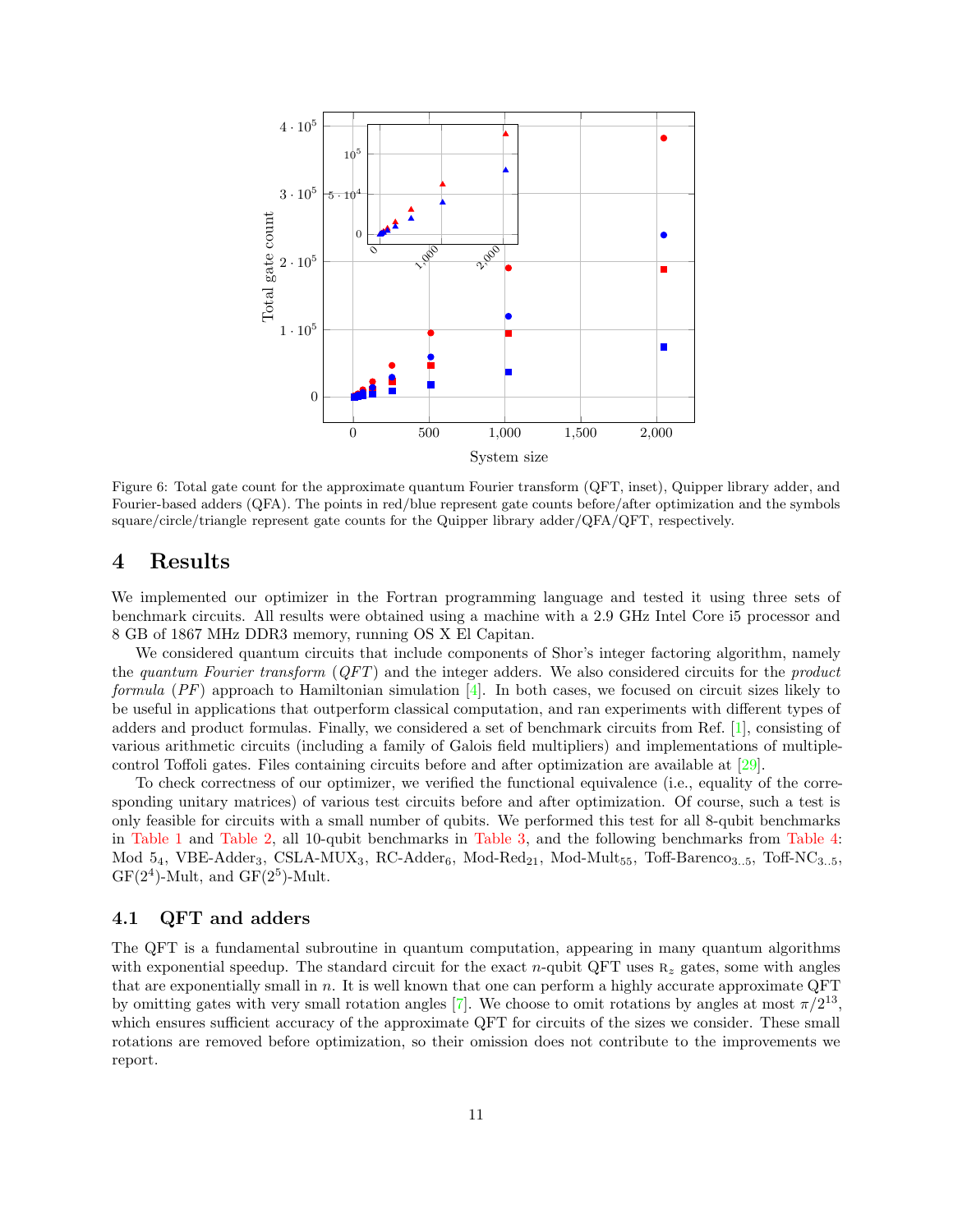<span id="page-11-0"></span>

Figure 7: Number of CNOT gates for Quipper library adders. The points in red/blue/green represent the gate counts in pre-/post-Light/post-Heavy optimization, respectively.

In [Figure 6](#page-10-2) (inset) we plot total gate counts for the approximate QFT before and after optimization. We observe a savings ratio of larger than 36% for the QFT with 512 or more qubits. The optimization comes entirely from reducing the number of  $R_z$  gates, the most expensive resource in a fault-tolerant implementation.

We consider two types of integer adders: an in-place modulo  $2<sup>q</sup>$  adder as implemented in the Quipper library  $[13]$  and an in-place adder based on the QFT  $[9]$  (hereafter denoted *QFA*). The QFA circuits use an approximate QFT in which the rotations by angles less than  $\pi/2^{13}$  are removed, as described above. Adders are a basic component of Shor's quantum algorithm for integer factoring [\[30\]](#page-18-10). We report gate counts before and after optimization for the Quipper adders and the QFAs for circuits acting on  $2^L$  qubits, with L ranging from 4 to 11. Adders with  $L = 10$  are used in Shor's algorithm for factoring 1,024-bit numbers. Recall that the related RSA-1024 challenge remains unsolved [\[37](#page-19-2)].

The results of Light optimization of the adder circuits are shown in [Table 1](#page-12-1) and [Figure 6.](#page-10-2) For the Quipper library adders, we used the standard Light optimizer. For the QFA optimization, we instead used a modified Light optimizer with the sequence of routines  $1, 3, 2, 3, 1, 2$  $1, 3, 2, 3, 1, 2$  $1, 3, 2, 3, 1, 2$  $1, 3, 2, 3, 1, 2$  $1, 3, 2, 3, 1, 2$  $1, 3, 2, 3, 1, 2$ , omitting the final three routines  $4, 3, 2$  $4, 3, 2$  of the full Light optimizer. We did this because we saw no additional gate savings from those routines in small instances  $(n \leq 256)$ .

Observe that the simplified Quipper library adder outperforms the QFA by a wide margin, suggesting that it may be preferred in practice. For the Quipper library adder, we see a reduction in the T gate count by a factor of up to 5.2. We emphasize that this reduction is obtained entirely by automated means, without using any prior knowledge of the circuit structure. Since Shor's integer factoring algorithm is dominated by the cost of modular exponentiation, which in turn relies primarily on integer addition, this optimization reduces the cost of executing the overall factoring algorithm by a factor of more than 5.

We also applied the Heavy optimizer to the QFT and adder circuits. For the QFT and QFA circuits, the Heavy setting does not improve the gate counts. The results of the Heavy optimization for the Quipper adder are shown in [Table 2.](#page-13-0) We find a reduction in the CNOT count by a factor of 2.7, compared to a factor of only 1.7 for the Light optimization. [Figure 7](#page-11-0) illustrates the total CNOT counts of the Quipper library adder before optimization, after Light optimization, and after Heavy optimization, showing the reduction in the CNOT count by the two types of optimization.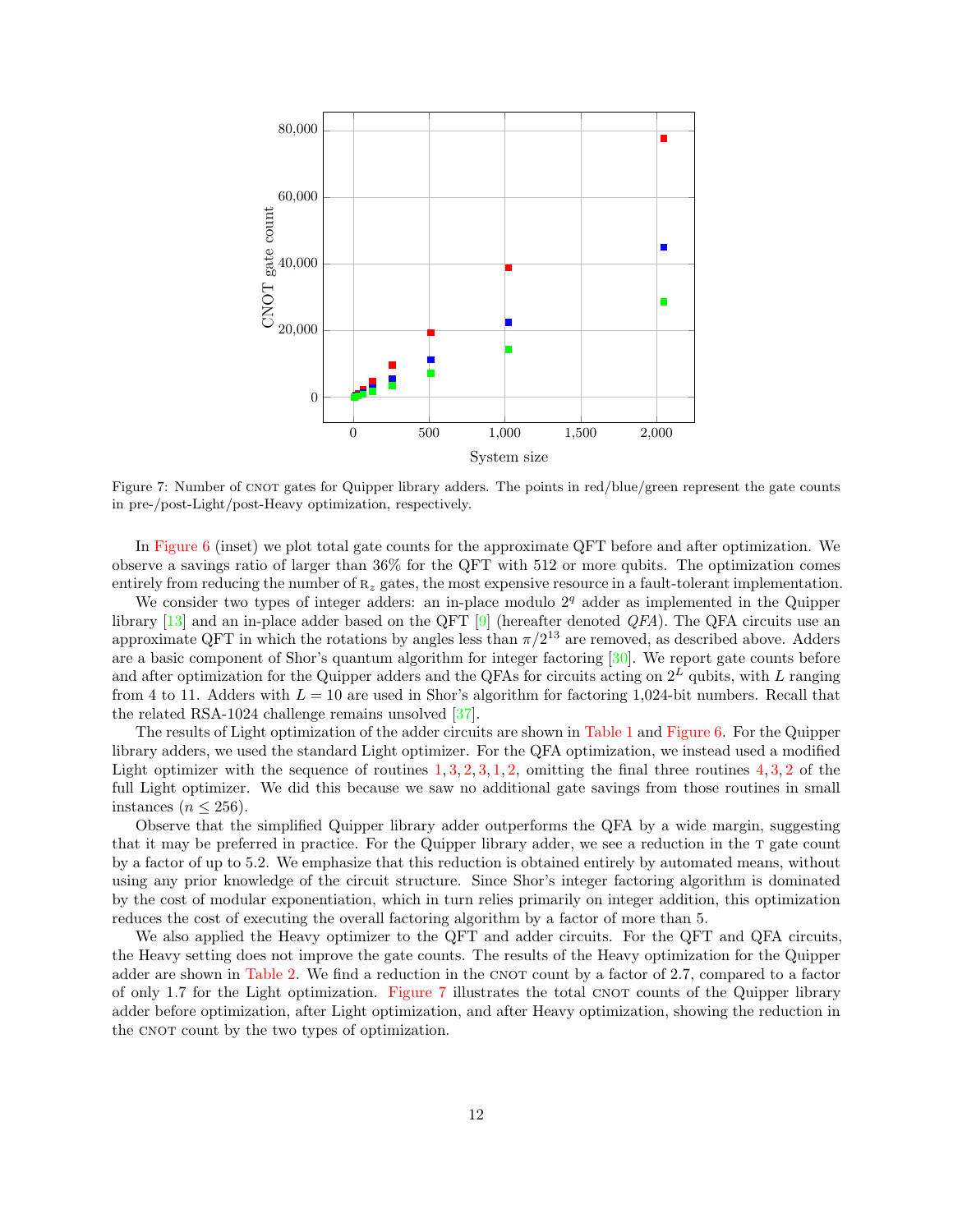<span id="page-12-1"></span>

|                    |                                       |                                                  |                          |                     |              | Gate Counts for Approximate QFA |                |                    |                         |                  |       |                  |                  |                  |  |  |  |
|--------------------|---------------------------------------|--------------------------------------------------|--------------------------|---------------------|--------------|---------------------------------|----------------|--------------------|-------------------------|------------------|-------|------------------|------------------|------------------|--|--|--|
|                    |                                       |                                                  |                          |                     |              | Before Optimization             |                | After Optimization |                         |                  |       |                  | Software Runtime |                  |  |  |  |
|                    | $\, n$                                |                                                  | <b>CNOT</b>              |                     | $R_z$        |                                 | H              | <b>CNOT</b>        |                         | $R_z$            |       | Η                |                  | (seconds)        |  |  |  |
|                    |                                       | 276<br>8<br>16<br>184                            |                          | 184                 |              | 122                             |                | $\overline{16}$    |                         | < 0.001          |       |                  |                  |                  |  |  |  |
|                    | 16                                    |                                                  | 716                      |                     | 1,074        |                                 | $32\,$         | 716                |                         | 420              |       | $\overline{32}$  |                  | 0.001            |  |  |  |
|                    |                                       |                                                  | $\overline{32}$<br>1,900 |                     | 2,850        |                                 | 64             | 1,900              |                         | 1,076            |       | 64               |                  | 0.002            |  |  |  |
|                    | 64                                    |                                                  | 4,268                    |                     | 6,402        |                                 | 128            |                    | 4,268                   |                  | 2,388 |                  | 128              | 0.004            |  |  |  |
|                    | 128                                   |                                                  | 9,004                    |                     |              | 13,506                          | 256            | 9,004              |                         | 5,012            |       | 256              |                  | 0.08             |  |  |  |
|                    | 256                                   |                                                  |                          | 18,476              |              | 27,714<br>$512\,$               |                | 18,476             |                         | 10,260           |       | $\overline{51}2$ |                  | 0.018            |  |  |  |
|                    |                                       | $\overline{512}$<br>37,420                       |                          |                     |              | 56,130                          | 1024           | 37,420             |                         | 20,756           |       | 1,024            |                  | 0.045            |  |  |  |
|                    |                                       | $\overline{75,308}$<br>2,048<br>1,024<br>112,962 |                          | 75,308              |              | 41,748                          | 2,048          |                    |                         | 0.115            |       |                  |                  |                  |  |  |  |
|                    |                                       | 2,048                                            |                          | 151,084             |              | 226,626                         | 4,096          | 151,084            | 83,732                  |                  |       | 4,096            |                  | 0.215            |  |  |  |
|                    | Gate Counts for Quipper Library Adder |                                                  |                          |                     |              |                                 |                |                    |                         |                  |       |                  |                  |                  |  |  |  |
|                    | <b>Before Optimization</b>            |                                                  |                          |                     |              |                                 |                |                    | After Optimization      |                  |       |                  |                  | Software Runtime |  |  |  |
| $\,n$              |                                       | <b>CNOT</b>                                      |                          | T                   |              |                                 | S              | <b>CNOT</b>        |                         | T                |       | H                | S                | (seconds)        |  |  |  |
| 8                  |                                       |                                                  | 243<br>266               |                     | 76           |                                 | $\theta$       | 143                |                         | 56               |       | 28               | 12               | 0.001            |  |  |  |
| $\overline{16}$    |                                       | 547                                              |                          | 602                 |              | 172                             | $\theta$       | 319                | 120                     |                  |       | 60               | $\overline{28}$  | 0.003            |  |  |  |
| 32                 |                                       | 1,155                                            |                          | 1,274               |              | 364                             | $\overline{0}$ | 671                |                         | 248              |       | 124              | 60               | 0.014            |  |  |  |
| 64                 |                                       | 2,371                                            |                          |                     | 2,618<br>748 |                                 | $\overline{0}$ | 1,375              |                         | $\overline{504}$ |       | $\overline{252}$ | 124              | 0.057            |  |  |  |
| 128                |                                       |                                                  | 4,803                    | 5,306               |              | 1,516                           | $\overline{0}$ | 2,783              |                         | 1,016            |       | 508              | 252              | 0.244            |  |  |  |
| 256                |                                       | 9,667                                            |                          | 10,682              |              | 3,052                           | $\overline{0}$ | 5,599              |                         | 2,040            |       | 1,020            | 508              | 1.099            |  |  |  |
| 512                |                                       | 19,395                                           |                          | 21,434<br>6,124     |              | $\overline{0}$                  | 11,231         |                    | 1,020<br>4,088<br>2,044 |                  | 5.292 |                  |                  |                  |  |  |  |
| $\overline{1,}024$ |                                       | $\overline{38,}851$                              |                          | $\overline{42,938}$ |              | $\overline{12,268}$             | $\overline{0}$ | 22,495             |                         | 8,184            |       | 4,092            | 2,044            | 25.987           |  |  |  |
| 2,048              |                                       | 77,763                                           |                          | 85,946              |              | 24,556                          | $\theta$       | 45,023             |                         | 16,376           |       | 8,188            | 4,092            | 145.972          |  |  |  |

Table 1: Light optimization of adder circuits: QFA (top) and Quipper library (bottom).

#### 4.2 Quantum simulation

The first explicit polynomial-time quantum algorithm for simulating Hamiltonian dynamics was introduced in [\[23\]](#page-18-9). This approach was later generalized to higher-order product formulas [\[4](#page-17-5)], giving improved asymptotic complexities. We report gate counts before and after optimization for the PF algorithms of orders 1, 2, 4, and 6 (for orders higher than 1, the order of the standard Suzuki construction is even). For concreteness, we implement these algorithms for a one-dimensional Heisenberg model with periodic boundary conditions in a random, site-dependent magnetic field, evolving the system for the time proportional to its size, and choose the algorithm parameters to ensure the Hamiltonian simulation error is at most  $10^{-3}$  using known bounds on the error of the product formula approximation.

The results of Light optimization of product formula algorithms are reported in [Table 3](#page-15-1) and illustrated in [Figure 8.](#page-14-0) For these algorithms, we find that Heavy optimization offers no further improvement. The 2nd-, 4th- , and 6th-order algorithms admit a ∼33.3% reduction in the CNOT count and a ∼28.5% reduction in the  $R_z$ count, roughly corresponding to the reductions relevant to physical-level and logical-level implementations. The 1st-order formula algorithm did not exhibit CNOT or  $R_z$  gate optimization. In all product formula algorithms, the number of Phase and Hadamard gates reduced significantly, by a factor of roughly 3 to 6.

## <span id="page-12-0"></span>4.3 Comparison with prior approaches

Quantum circuit optimization is already a well-developed field (see for example [\[1](#page-17-6), [27,](#page-18-14) [31,](#page-18-15) [33\]](#page-18-16)). However, to the best of our knowledge, no prior work on circuit optimization has considered large-scale quantum circuits of the kind that could outperform classical computers. For instance, in [\[1](#page-17-6)], the complexity of optimizing a g-gate circuit is  $O(g^3)$  (sections 6.1 and 7), making optimization of large-scale circuits unrealistic. Table 3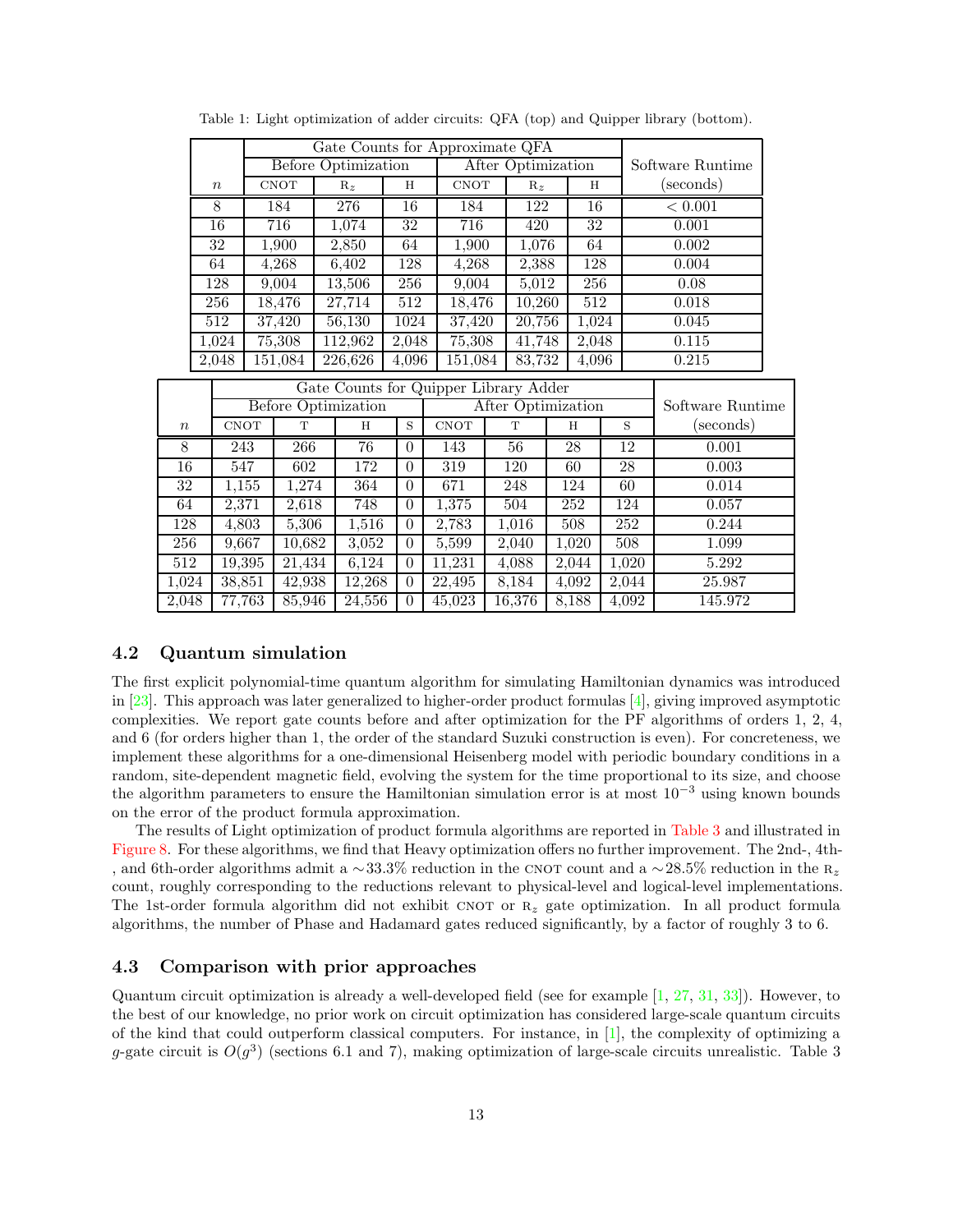<span id="page-13-0"></span>

|                  |             | Before Optimization |             |          |        | After Optimization | Software Runtime |       |            |
|------------------|-------------|---------------------|-------------|----------|--------|--------------------|------------------|-------|------------|
| $\boldsymbol{n}$ | <b>CNOT</b> | T                   | <b>CNOT</b> | T        | Η      | S                  | (seconds)        |       |            |
| 8                | 243         | 266                 | 76          | $\Omega$ | 94     | 56                 | 28               | 12    | 0.006      |
| 16               | 547         | 602                 | 172         | $\Omega$ | 206    | 120                | 60               | 28    | 0.018      |
| 32               | 1,155       | 1.274               | 364         | $\theta$ | 430    | 248                | 124              | 60    | 0.066      |
| 64               | 2,371       | 2,618               | 748         | $\Omega$ | 878    | 504                | 252              | 124   | 0.598      |
| 128              | 4,803       | 5,306               | 1,516       | $\Omega$ | 1,774  | 1,016              | 508              | 252   | 4.697      |
| 256              | 9,667       | 10,682              | 3,052       | $\Omega$ | 3,566  | 2,040              | 1,020            | 508   | 34.431     |
| 512              | 19.395      | 21,434              | 6,124       | $\Omega$ | 7,150  | 4,088              | 2,044            | 1,020 | 307.141    |
| 1,024            | 38,851      | 42,938              | 12,268      | $\theta$ | 14,318 | 8,184              | 4,092            | 2,044 | 2,446.336  |
| 2,048            | 77,763      | 85,946              | 24,556      | $\Omega$ | 28,654 | 16,376             | 8,188            | 4,092 | 23,886.841 |

Table 2: Heavy optimization of Quipper library adder.

in [\[27](#page-18-14)] shows running times ranging from 0.07 to 1.883 seconds for numbers of qubits from  $n = 10$  to 35 and gate counts from 60 to 368, whereas our optimizer ran for a comparable time when optimizing the Quipper adders up to  $n = 256$  with around 23,000 gates, as shown in [Table 1.](#page-12-1) Reference [\[31\]](#page-18-15) relies on peep-hole optimization using optimal gate libraries. This is expensive, as is evidenced by the runtimes reported in Tables I and II therein, taking already more than 100 seconds for a 20-qubit, 1,000-gate circuit.

To compare our results to those reported previously, we consider T count, CNOT count, and a scalar cost metric that accounts for the relative difficulty of performing CNOT and T gates in a fault-tolerant implementation. While the  $\tau$  gate is considerably more expensive due to the need for state distillation [\[5\]](#page-17-7). neglecting the cost of the CNOT gates may lead to a significant underestimate if there are many such gates [\[26\]](#page-18-17). Roughly speaking, a fault-tolerant  $T$  gate may be about  $10-100$  times more expensive to implement than a local, fault-tolerant CNOT gate. The true overhead depends on many details, including the fault tolerance scheme, the error model, the size of the computation, architectural restrictions, the extent to which the implementation of the  $T$  gate can be optimized, and whether  $T$  state production happens offline so its cost can be (partially) discounted; it is beyond the scope of this paper to account for all these factors. For a rough comparison, we suppose that the T gate is 20 times as expensive as a typical CNOT gate, and we call the CNOT gate count plus 20 times the T gate count the *aggregate cost*.

We directly compare our results to those reported in  $[1]$ , which aims to reduce the  $T$  count and  $T$  depth using techniques based on matroid partitioning. We refer to that approach as  $T-par$ . We use our approach to optimize a set of benchmark circuits appearing in that work and compare the results with the t-par optimization, as shown in [Table 4.](#page-16-0)

The benchmark circuits fall into three categories. The first set consists of a selection of arithmetic operations. For these circuits, we obtained better or matching  $T$  counts compared to  $[1]$  while also obtaining much better CNOT counts. Note that we excluded circuit  $CSLA-MUX<sub>3</sub>$  from the comparison since we do not believe t-par optimized it correctly (for more detail, see the first footnote in [Table 4\)](#page-16-0). To illustrate the advantage of our approach using the aggregate cost metric, observe that we reduced the cost of the RC-Adder<sub>6</sub> circuit from 1,494 to 1,011.

The second set of benchmarks consists of multiple-control Toffoli gates. While our optimizer matched the  $T$  count obtained by the  $T$ -par and substantially reduced the CNOT count, neither our optimizer nor  $[1]$ could find the best known implementations constructed directly in [\[25\]](#page-18-18). This is not surprising, given the very different circuit structure employed in [\[25](#page-18-18)].

The third set of benchmarks contains Galois field multiplier circuits. We saw no advantage from the Heavy optimizer over the Light optimizer in the cases we tested, so we did not apply the Heavy optimizer to the four largest instances (the corresponding entries are left blank in [Table 4\)](#page-16-0). Our  $T$  count again matches that of the T-par optimizer, but our CNOT count is much lower, resulting in the circuits that are clearly preferred. For example, the optimized  $GF(2^{64})$  multiplier circuit in [\[1](#page-17-6)] uses 180,892 CNOT gates, whereas our optimized implementation uses only 24,765 CNOT gates; the aggregate cost is thus reduced from 509,852 to 353,725 despite no change in the T count, illustrating the advantage of our approach. This comparison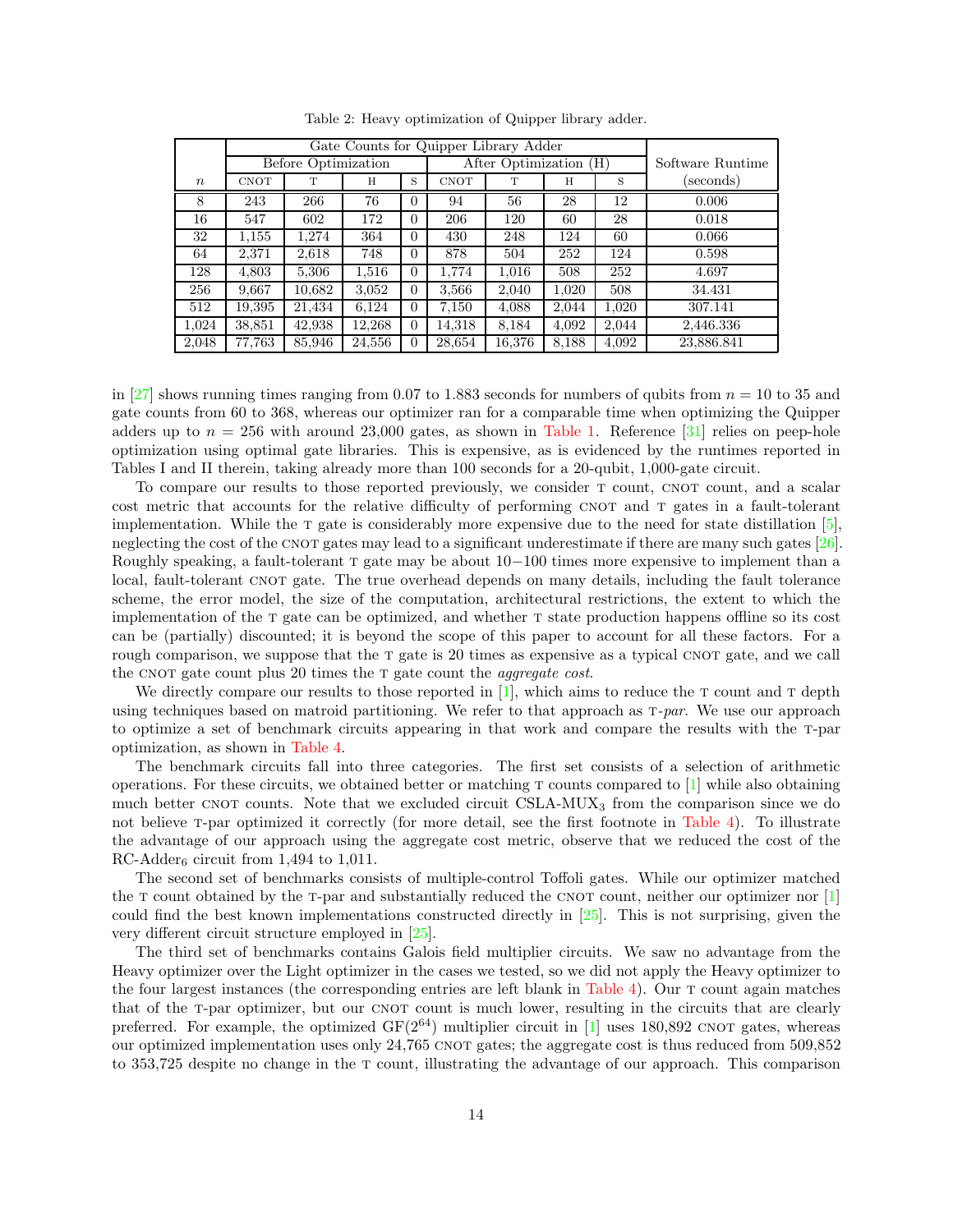<span id="page-14-0"></span>

Figure 8: Total gate count for product formula algorithms. The points in red/blue represent gate counts before/after optimization and the symbols square/circle represent gate counts for the 2nd-/4th-order formula, respectively.

demonstrates that the discrepancy between T count and true cost predicted in theory [\[26\]](#page-18-17) is manifested in practice. The efficiency of our Light optimizer allowed us to optimize of the  $GF(2^{131})$  and  $GF(2^{163})$  multiplier quantum circuits, corresponding to instances of the elliptic curve discrete logarithm problem that remain unsolved  $[6]$ . Given the reported T-par runtimes  $[1]$ , an instance of this size appears to be intractable for the t-par optimizer.

## 4.4 Overall performance

Our numerical optimization results are summarized across [Table 1,](#page-12-1) [Table 2,](#page-13-0) [Table 3,](#page-15-1) and [Table 4.](#page-16-0) These tables contain benchmarks relevant to practical quantum computations that are beyond the reach of classical computers. In [Table 1](#page-12-1) and [Table 2](#page-13-0) these are the 1,024- and 2,048-qubit QFT and integer adders used in classically-intractable instances of Shor's factoring algorithm [\[37\]](#page-19-2). In [Table 3](#page-15-1) these include all instances with  $n \geq 50$ , for which direct classical simulation of quantum dynamics is currently infeasible. In [Table 4](#page-16-0) these are Galois field multipliers over binary fields of sizes 131 and 163, which are relevant to quantum attacks on unsolved Certicom ECC Challenge problems  $[6]$ . This illustrates that our optimizer is capable of handling quantum circuits that are sufficiently large to be practically relevant.

Our optimizer can be applied more generally than previous work on circuit optimization. It readily accepts composite gates, such as Toffoli gates (which may have negated controls). It also handles gates with continuous parameters, a useful feature for algorithms that naturally use  $R_z$  gates, including Hamiltonian simulation and factoring. Many quantum information processing technologies natively support such gates, including both trapped ions  $\lbrack 8\rbrack$  and superconducting circuits  $\lbrack 16\rbrack$ , so our approach may be useful for optimizing physical-level circuits.

Fault-tolerant quantum computations generally rely on a discrete gate set, such as Clifford+T, and optimal Clifford+T implementations of  $R_z$  gates are already known [\[21,](#page-18-11) [32\]](#page-18-12). Nevertheless, the ability to optimize circuits with continuous parameters is also valuable in the fault-tolerant setting. This is because optimizing with respect to a natural continuously-parametrized gate set before compiling into a discrete fault-tolerant set will likely result in smaller final circuits.

Finally, unlike previous approaches [\[1](#page-17-6), [27,](#page-18-14) [31](#page-18-15)], our optimizer preserves the structure of the original circuit.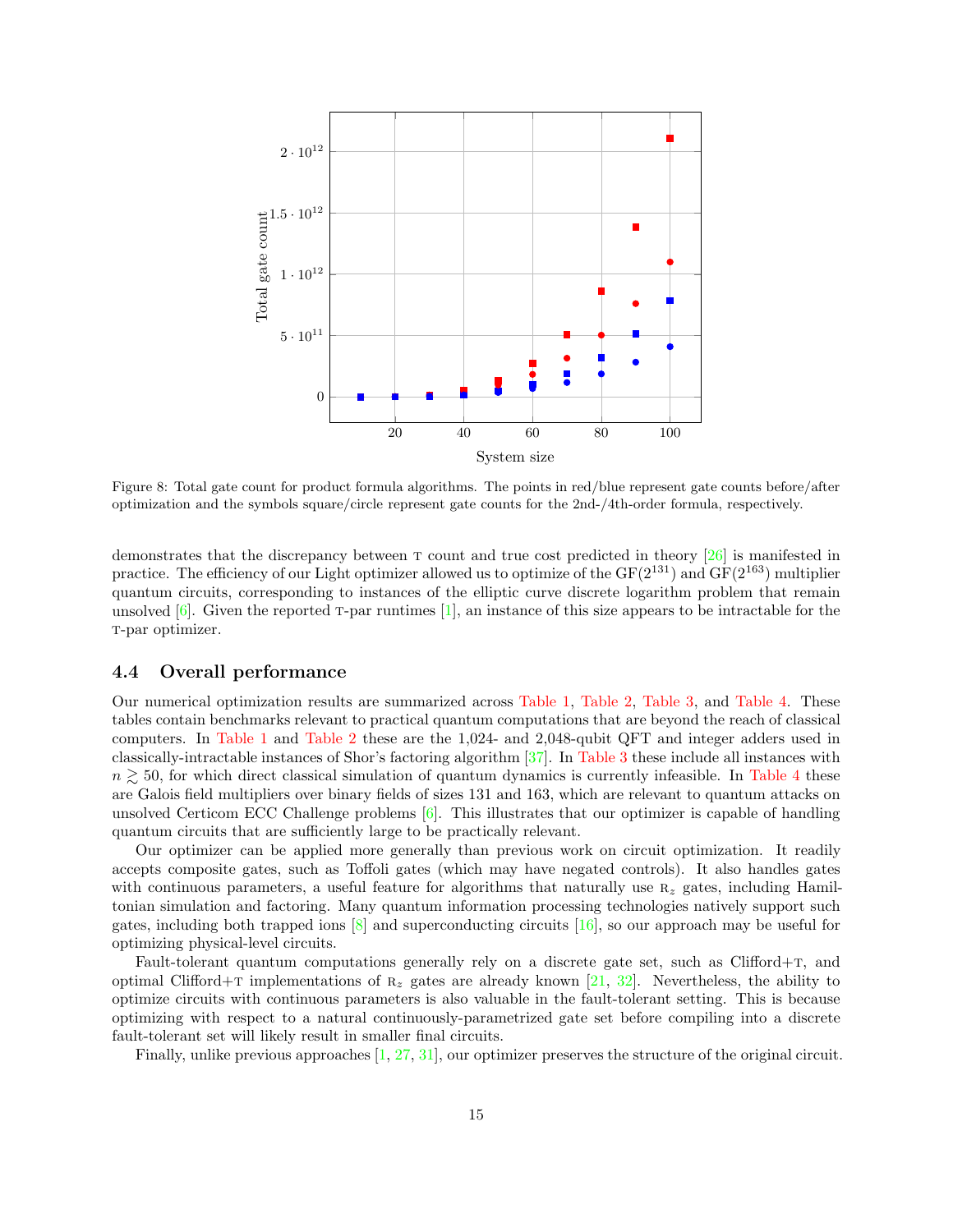<span id="page-15-1"></span>Table 3: Optimization of product formula algorithms, showing the CNOT gate count reduction (top) and the  $R_z$  gate count reduction (bottom). Software runtimes range from 0.004 s (1st-order,  $n = 10$ ) to 0.137 s (6th-order,  $n = 100$ ). The Clifford gate reduction ranges from 62.5% for Hadamard and 75% for Phase gates (for the 1st-order formula, independent of n) to 75% for Hadamard and 85% for Phase gates (for the 6th-order formula, again independent of n). The notation " $(\times 1000)$ " indicates that the gate counts for the 1st-order formula are in units of thousands (no rounding errors). The notation "(L)" denotes the standard Light optimization.

|                  | CNOT Counts for Product Formula Algorithms |                                                                                                                   |                                                              |               |                |                                                                               |                                                                                                                                        |                    |  |  |  |  |  |  |
|------------------|--------------------------------------------|-------------------------------------------------------------------------------------------------------------------|--------------------------------------------------------------|---------------|----------------|-------------------------------------------------------------------------------|----------------------------------------------------------------------------------------------------------------------------------------|--------------------|--|--|--|--|--|--|
|                  |                                            | 1st order                                                                                                         |                                                              | $2nd$ order   |                | 4th order                                                                     | 6th order                                                                                                                              |                    |  |  |  |  |  |  |
| $\boldsymbol{n}$ | Before $(x1000)$ After $(L)$               | (x1000)                                                                                                           | Before                                                       | After $(L)$   | Before         | $\overline{\text{After}}(\mathbf{L})$                                         | Before                                                                                                                                 | After (L)          |  |  |  |  |  |  |
| 10               | 9.600.024                                  | 9.600.024                                                                                                         | 49,622,280                                                   | 33.081.540    | 82.152.000     | 54.768.020                                                                    | 833,073,000                                                                                                                            | 555,382,020        |  |  |  |  |  |  |
| 20               | 307.200.192                                | 307.200.192                                                                                                       | 793,571,040                                                  | 529,047,400   | 927,468,000    | 618,312,040                                                                   | 8,376,270,000                                                                                                                          | 5,584,180,040      |  |  |  |  |  |  |
| 30               | 2.332.800.648                              | 2,332,800,648                                                                                                     | 4.016.805.120                                                | 2.677.870.140 | 3.830.076.000  | 2,553,384,060                                                                 | 32, 322, 240, 000                                                                                                                      | 21,548,160,060     |  |  |  |  |  |  |
| 40 l             | 9,830,401,536                              | 9.830,401,536                                                                                                     | 12.694.063.680                                               | 8.462.709.200 | 10,477,257,600 | 6.984.838.480                                                                 | 84, 262, 560, 000                                                                                                                      | 56,175,040,080     |  |  |  |  |  |  |
|                  | 50 30,000,003,000                          | 30,000,003,000                                                                                                    | 30,989,866,200                                               |               |                | $20,659,910,900$ $22,869,948,000$ $15,246,632,100$                            | 177,187,560,000                                                                                                                        | 118.125.040.100    |  |  |  |  |  |  |
|                  | 60 74,649,605,184                          | 74.649.605.184                                                                                                    |                                                              |               |                | 64, 258, 513, 920   42, 839, 009, 400   43, 278, 861, 600   28, 852, 574, 520 | 325, 230, 480, 000                                                                                                                     | 216.820.320.120    |  |  |  |  |  |  |
|                  | 70 161.347.208.232                         | 161, 347, 208, 232                                                                                                | 119,044,086,000 79,362,724,140 74,215,289,400 49,476,859,740 |               |                |                                                                               | 543,505,116,000                                                                                                                        | 362, 336, 744, 140 |  |  |  |  |  |  |
|                  |                                            | 80 314,572,812,288 314,572,812,288 3203,080,443,840 35,386,962,720 118,409,788,800 78,939,859,360 847,991,544,000 |                                                              |               |                |                                                                               |                                                                                                                                        | 565,327,696,160    |  |  |  |  |  |  |
|                  | 90 566,870,417,496                         |                                                                                                                   |                                                              |               |                |                                                                               | 566,870,417,496 325,291,230,720 216,860,820,660 178,795,738,800 119,197,159,380 1,255,450,374,000                                      | 836,966,916,180    |  |  |  |  |  |  |
|                  |                                            |                                                                                                                   |                                                              |               |                |                                                                               | 100060,000,024,000 960,000,024,000 495,789,866,400 330,526,577,800 258,496,092,000 172,330,728,200 1,783,355,700,000 1,188,903,800,200 |                    |  |  |  |  |  |  |
|                  |                                            |                                                                                                                   |                                                              |               |                |                                                                               |                                                                                                                                        |                    |  |  |  |  |  |  |

|                  | $Rz$ Counts for Product Formula Algorithms |                                                                                                   |                     |                                                                               |                |                |                                                                                                                      |                 |  |  |  |  |  |  |
|------------------|--------------------------------------------|---------------------------------------------------------------------------------------------------|---------------------|-------------------------------------------------------------------------------|----------------|----------------|----------------------------------------------------------------------------------------------------------------------|-----------------|--|--|--|--|--|--|
|                  |                                            | 1st order                                                                                         |                     | 2nd order                                                                     |                | 4th order      | 6th order                                                                                                            |                 |  |  |  |  |  |  |
| $\boldsymbol{n}$ | Before $(x1000)$ After<br>(x1000)<br>(L)   |                                                                                                   | Before<br>After (L) |                                                                               | Before         | After $(L)$    | Before                                                                                                               | After (L)       |  |  |  |  |  |  |
| <sup>10</sup>    | 6.400.016                                  | 6.400.016                                                                                         | 28,946,330          | 20,675,960                                                                    | 47.922.000     | 34,230,010     | 485,959,250                                                                                                          | 347,113,760     |  |  |  |  |  |  |
| <sup>20</sup>    | 204,800,128                                | 204,800,128                                                                                       | 462,916,440         | 330.654.620                                                                   | 541,023,000    | 386,445,020    | 4,886,157,500                                                                                                        | 3,490,112,520   |  |  |  |  |  |  |
| 30               | 1.555.200.432                              | 1,555,200,432                                                                                     | 2,343,136,320       | 1,673,668,830                                                                 | 2,234,211,000  | 1,595,865,030  | 18,854,640,000                                                                                                       | 13,467,600,030  |  |  |  |  |  |  |
| 40 l             | 6.553.601.024                              | 6,553,601,024                                                                                     | 7.404.870.480       | 5.289.193.240                                                                 | 6.111.733.600  | 4.365.524.040  | 49,153,160,000                                                                                                       | 35,109,400,040  |  |  |  |  |  |  |
|                  | 50 20,000,002,000                          | 20,000,002,000                                                                                    | 18.077.421.950      | 12.912.444.300                                                                | 13.340.803.000 | 9.529.145.050  | 103,359,410,000                                                                                                      | 73,828,150,050  |  |  |  |  |  |  |
|                  | 60 49,766,403,456                          | 49,766,403,456                                                                                    |                     | 37,484,133,120   26,774,380,860   25,246,002,600                              |                | 18.032.859.060 | $\overline{189,}717,780,000$                                                                                         | 135,512,700,060 |  |  |  |  |  |  |
|                  | 70 107.564.805.488                         | 107,564,805,488                                                                                   |                     | 69, 442, 383, 500   49, 601, 702, 570   43, 292, 252, 150   30, 923, 037, 320 |                |                | 317,044,651,000                                                                                                      | 226,460,465,070 |  |  |  |  |  |  |
|                  | 80 209.715.208.192                         | 209,715,208,192 118,463,592,240 84,616,851,680 69,072,376,800 49,337,412,080                      |                     |                                                                               |                |                | 494,661,734,000                                                                                                      | 353,329,810,080 |  |  |  |  |  |  |
|                  |                                            | 90 377,913,611,664 377,913,611,664 189,753,217,920 135,538,012,890 104,297,514,300 74,498,224,590 |                     |                                                                               |                |                | 732.346.051.500                                                                                                      | 523.104.322.590 |  |  |  |  |  |  |
|                  |                                            |                                                                                                   |                     |                                                                               |                |                | 100640,000,016,000 640,000,016,000 289,210,755,400 206,579,111,100 150,789,387,000 107,706,705,100 1.040,290,825,000 | 743.064.875.100 |  |  |  |  |  |  |

In particular, the set of two-qubit interactions used by the optimized circuit is a subset of those used in the original circuit. This holds because neither the preprocessing step nor our optimizations introduce any new two-qubit gates. By keeping the number of interactions under control (in stark contrast to T-par, which dramatically increases the set of interactions used), our optimized implementations are better suited for architectures with limited connectivity. For example, given a layout of the original quantum circuit on hardware with limited connectivity, this property allows one to use the same layout for the optimized circuit.

# <span id="page-15-0"></span>5 Conclusions and future work

In this paper, we studied the problem of optimizing large-scale quantum circuits, namely those appearing in quantum computations that are beyond the reach of classical computers. We developed Light and Heavy optimization algorithms and implemented them in software. Our algorithms are based on a carefully chosen sequence of basic optimizations, yet they achieve substantial reductions in the gate counts, improving over more mathematically sophisticated approaches such as t-par optimization [\[1](#page-17-6)]. The simplicity of our approach is reflected in very fast runtimes, especially using the Light version of the optimizer.

We expect that further improvements can lead to even greater circuit optimization, as demonstrated by the Heavy version of our optimizer. To further improve the output, one could revise the routines for reducing  $R_z$  count by implementing more extensive (and thus more computationally demanding) algorithms for composing stages of CNOT and  $R_z$  gates, possibly with some Hadamard gates included. One may also consider incorporating template-based [\[27](#page-18-14)] and peep-hole [\[31\]](#page-18-15) optimizations. It may be worthwhile to expand the set of subcircuit rewriting rules and explore the performance of the approach on other benchmark circuits. Finally, considering the relative cost of different resources (e.g., different types of gates, ancilla qubits) could lead to optimizers that favorably trade off these resources.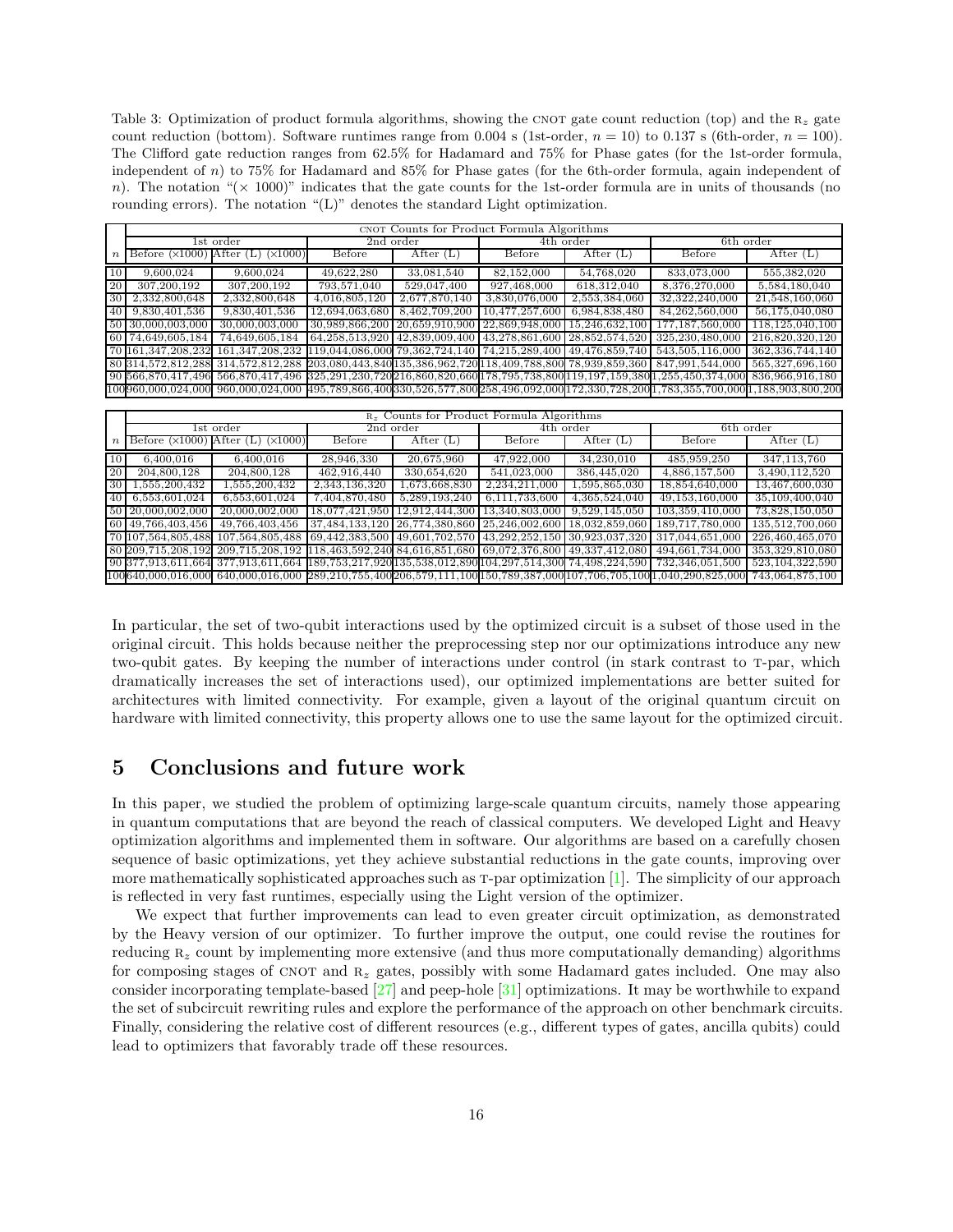<span id="page-16-0"></span>Table 4: <sup>t</sup>-par comparison. The names of the algorithms are taken verbatim from Ref. [\[1](#page-17-13)], except that we write Toff-Barenco and Toff-NC to denote implementations of multiple-control Toffoli gates from  $\lbrack 3 \rbrack$  and  $\lbrack 30 \rbrack$ , respectively. The notation "(L)" denotes the standard Light optimization, whereas "(H)" denotes the standard Heavy optimization. The symbol  $-<sub>u</sub>$  indicates that there was no improvement in the Heavy optimization over the Light optimization.

|                                 | Pre-Optimization |                         |            | $Ref. \[1]$<br>Post-Optimization |             |                  |             | Our Post-Optimization (L) |                         |        |                        | Our Post-Optimization (H) |                 |               |             |  |
|---------------------------------|------------------|-------------------------|------------|----------------------------------|-------------|------------------|-------------|---------------------------|-------------------------|--------|------------------------|---------------------------|-----------------|---------------|-------------|--|
| Circuit                         | Total            | <b>CNOT</b>             | T          | Total                            | <b>CNOT</b> | $\mathbf T$      | Runtime (s) | Total                     | <b>CNOT</b>             | T.     | Runtime (s) Total CNOT |                           |                 | T             | Runtime (s) |  |
| Mod~5 <sub>4</sub>              | 63               | 28                      | 28         | 76                               | 48          | 16               | < 0.001     | 51                        | 28                      | 16     | < 0.001                | $-\mathbf{u}$             | $-1$            | $-1$          | 0.001       |  |
| VBE-Adder <sub>3</sub>          | 150              | 70                      | 70         | 161                              | 114         | 24               | 0.001       | 89                        | 50                      | 24     | < 0.001                | $-\mathbf{u}$             | $-\theta$       | $-11-$        | 0.001       |  |
| $CSLA-MUX3$                     | 170              | 80                      | 70         | 508                              | 425         | 62 <sup>a</sup>  | 0.001       | 161                       | 76                      | 64     | < 0.001                | 155                       | 70              | 64            | 0.009       |  |
| $CSUM-MUX9$                     | 420              | 168                     | 196        | 593                              | 411         | $112^b$          | 0.005       | 294                       | 168                     | 84     | < 0.001                | 266                       | 140             | 84            | 0.009       |  |
| $QCLA-Com7$                     | 443              | 186                     | 203        | 751                              | 583         | 95               | 0.003       | 284                       | 132                     | 95     | 0.001                  | $-\mathbf{u}$             | $-\mathbf{u}$   | $-1$          | 0.016       |  |
| $\mathsf{QCLA\text{-}Mod}$ 7    | 884              | 382                     | 413        | 1,572                            | 1,185       | 249              | 0.008       | 636                       | 302                     | 237    | 0.004                  | 624                       | 292             | 235           | 0.077       |  |
| $QCLA-Adder_{10}$               | 521              | 233                     | 238        | 972                              | 737         | 162              | 0.018       | 411                       | 195                     | 162    | 0.002                  | 399                       | 183             | <b>162</b>    | 0.044       |  |
| Adder <sub>8</sub>              | 900              | 409                     | 399        | 1,288                            | 920         | $\overline{215}$ | 0.004       | 646                       | 331                     | 215    | 0.004                  | 606                       | 291             | 215           | 0.101       |  |
| $RC-Adder_6$                    | 200              | 93                      | 77         | 326                              | 234         | 63               | 0.001       | 142                       | 73                      | 47     | < 0.001                | 140                       | $\overline{71}$ | 47            | 0.004       |  |
| $Mod$ -Red $_{21}$              | 278              | 105                     | 119        | 425                              | 301         | 73               | 0.001       | 184                       | 81                      | 73     | < 0.001                | 180                       | 77              | 73            | 0.008       |  |
| $\overline{\text{Mod-Mult}}$ 55 | 119              | 48                      | 49         | 223                              | 166         | 37               | < 0.001     | 91                        | 40                      | 35     | < 0.001                | $-1$                      | $-1$            | $-1$          | 0.002       |  |
| Toff-Barenco <sub>3</sub>       | 58               | 24                      | 28         | 82                               | 54          | 16               | < 0.001     | 42                        | 20                      | 16     | < 0.001                | 40                        | 18              | 16            | 0.001       |  |
| Toff-NC $_3$                    | 45               | 18                      | 21         | 65                               | 41          | 15               | < 0.001     | 35                        | 14                      | 15     | < 0.001                | $-\mathbf{u}$             | $-\mathbf{r}$   | $-1$          | < 0.001     |  |
| Toff-Barenco <sub>4</sub>       | 114              | 48                      | 56         | 141                              | 90          | 28               | < 0.001     | 78                        | 40                      | 28     | < 0.001                | $\overline{72}$           | 34              | 28            | 0.001       |  |
| Toff-NC $_4$                    | 75               | 30                      | 35         | 102                              | 63          | 23               | < 0.001     | 55                        | 22                      | 23     | < 0.001                | $-1$                      | $-1$            | $-11-$        | < 0.001     |  |
| Toff-Barenco <sub>5</sub>       | 170              | 72                      | 84         | 206                              | 132         | 40               | 0.001       | 114                       | 60                      | 40     | < 0.001                | 104                       | 50              | 40            | 0.003       |  |
| Toff-NC $_5$                    | 105              | 42                      | 49         | 148                              | 94          | 31               | < 0.001     | 75                        | 30                      | 31     | < 0.001                | $-\mathbf{u}$             | $-\mathbf{r}$   | $-1$          | 0.001       |  |
| Toff-Barenco $_{\rm 10}$        | 450              | 192                     | 224        | 517                              | 328         | 100              | 0.004       | 294                       | 160                     | 100    | 0.001                  | 264                       | 130             | 100           | 0.012       |  |
| Toff-NC $_{10}$                 | 255              | 102                     | 119        | 361                              | 232         | 71               | 0.002       | 175                       | 70                      | 71     | < 0.001                | $-\mathbf{u}$             | $-\mathbf{u}$   | $-1$          | 0.004       |  |
| $GF(2^4)$ -Mult                 | 225              | 99                      | <b>112</b> | 419                              | 324         | 68               | 0.001       | 187                       | 99                      | 68     | 0.001                  | $-\mathbf{u}$             | $-\theta$       | $-11-$        | 0.009       |  |
| $GF(2^5)$ -Mult                 | 347              | 154                     | 175        | 682                              | 535         | 111              | 0.004       | 296                       | 154                     | 115    | 0.001                  | $-\mathbf{u}$             | $-1$            | $-\mathbf{u}$ | 0.020       |  |
| $GF(2^6)$ -Mult                 | 495              | 221                     | 252        | 842                              | 649         | 150              | 0.008       | 403                       | 221                     | 150    | 0.003                  | $-1$                      | $-\mathbf{r}$   | $-1$          | 0.047       |  |
| $GF(2^7)$ -Mult                 | 669              | 300                     | 343        | 1,245                            | 992         | 217              | 0.031       | 555                       | 300                     | 217    | 0.004                  | $-\mathbf{u}$             | $-\mathbf{u}$   | $-1$          | 0.105       |  |
| $GF(2^8)$ -Mult                 | 883              | 405                     | 448        | 1,560                            | 1,256       | 264              | 0.052       | 712                       | 405                     | 264    | 0.006                  | $-\mathbf{u}$             | $-\mathbf{u}$   | $-1$          | 0.192       |  |
| $GF(2^9)$ -Mult                 | 1,095            | 494                     | 567        | 2,096                            | 1,701       | 351              | 0.110       | 891                       | 494                     | 351    | 0.010                  | $-\mathbf{u}$             | $-\mathbf{u}$   | $-1$          | 0.347       |  |
| $GF(2^{10})$ -Mult              | 1,347            | 609                     | 700        | 2,655                            | 2,176       | 410              | 0.227       | 1,070                     | 609                     | 410    | 0.009                  | $-\mathbf{u}$             | $-\mathbf{u}$   | $-11-$        | 0.429       |  |
| $GF(2^{16})$ -Mult              | 3,435            | 1,581                   | 1,792      | 7,714                            | 6,592       | 1,040            | 5.079       | 2,707                     | 1,581                   | 1,040  | 0.065                  | $-\mathbf{u}$             | $-\mathbf{u}$   | $-1$          | 5.566       |  |
| $GF(2^{32})$ -Mult              | 13,562           | 6,268                   | 7,168      | 37,563                           | 33,269      | 4,128            | 602.577     | 10,601                    | 6,299                   | 4,128  | 1.834                  | $-\mathbf{u}$             | $-1$            | $-1$          | 275.698     |  |
| $GF(2^{64})$ -Mult              | 61,629           | 24,765                  | 28,672     | 197,674                          | 180,892     | 16,448           | 95,447.466  | 41,563                    | 24,765                  | 16,448 | 58.341                 |                           |                 |               |             |  |
| $GF(2^{128})$ -Mult             | 246,141          | 98,685                  | 114,688    | N/A                              | N/A         | N/A              | N/A         | 165,051                   | 98,685                  | 65,664 | 1,744.746              |                           |                 |               |             |  |
| $GF(2^{131})$ -Mult             |                  | 258,065 103,616 120,127 |            | N/A                              | N/A         | N/A              | N/A         |                           | 173,370 103,616         | 69,037 | 1,953.353              |                           |                 |               |             |  |
| $GF(2^{163})$ -Mult             |                  | 399,021 159,900 185,983 |            | N/A                              | N/A         | N/A              | N/A         |                           | 267,558 159,900 106,765 |        | 4,955.927              |                           |                 |               |             |  |

<sup>a</sup>Our simulation found an error in the circuit optimized by T-par. Specifically, the circuit maps  $|1024\rangle \mapsto \frac{|1025\rangle + |1030\rangle + |1161\rangle + |1166\rangle}{2}$  whereas it is supposed to form the mapping  $|1024\rangle \mapsto |1088\rangle$ perform the mapping  $|1024\rangle \mapsto |1088\rangle$ .

 $b$ Note that our software reduced the T-count of the original pre-optimization circuit used by T-par to 0. It turned out that the circuit used by T-par is incorrect. In our optimization reported in this table, we used the correct original circuit [\[36](#page-19-3), Figure 5].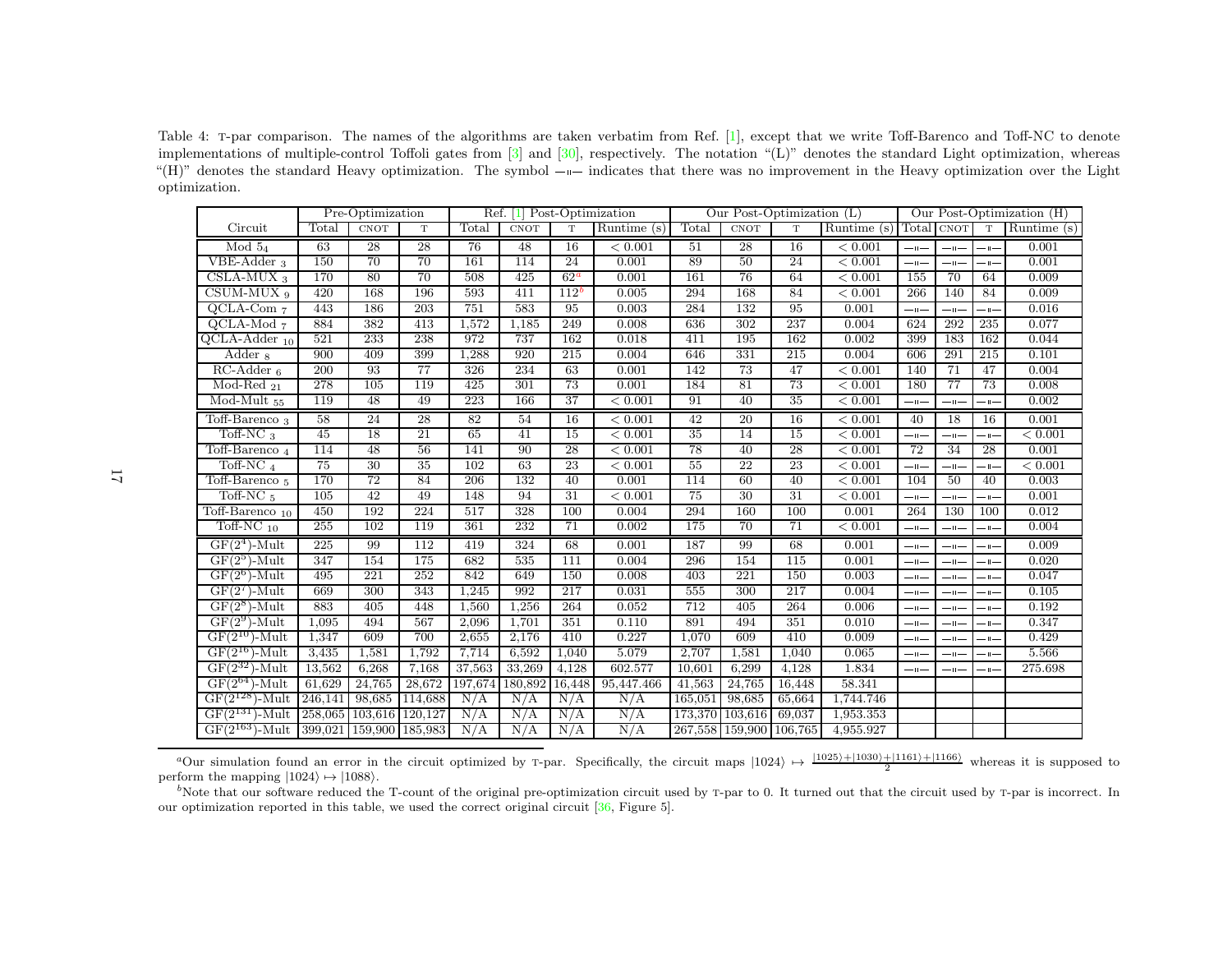# <span id="page-17-14"></span><span id="page-17-13"></span>Acknowledgements

This work was supported in part by the Army Research Office (grant W911NF-16-1-0349), the Canadian Institute for Advanced Research, and the National Science Foundation (grant CCF-1526380).

This material was partially based on work supported by the National Science Foundation during DM's assignment at the Foundation. Any opinion, finding, and conclusions or recommendations expressed in this material are those of the authors and do not necessarily reflect the views of the National Science Foundation.

# References

- <span id="page-17-6"></span>[1] M. Amy, D. Maslov, and M. Mosca. Polynomial-time T-depth optimization of Clifford+T circuits via matroid partitioning. IEEE Transactions on Computer-Aided Design of Integrated Circuits and Systems, 33(10):1476–1489, 2014. Preprint available from [arXiv:1303.2042v2.](http://arxiv.org/abs/1303.2042v2)
- <span id="page-17-9"></span>[2] M. Amy, D. Maslov, M. Mosca, and M. Roetteler. A meet-in-the-middle algorithm for fast synthesis of depth-optimal quantum circuits. IEEE Transactions on Computer-Aided Design of Integrated Circuits and Systems, 32(6):818–830, 2013. Preprint available from [arXiv:1206.0758.](http://arxiv.org/abs/1206.0758)
- [3] A. Barenco, C. H. Bennett, R. Cleve, D. P. DiVincenzo, N. Margolus, P. Shor, T. Sleator, J. Smolin, and H. Weinfurter. Elementary gates for quantum computation. Physical Review A, 52(5):3457–3467, 1995. Preprint available from [arXiv:quant-ph/9503016.](http://arxiv.org/abs/quant-ph/9503016)
- <span id="page-17-5"></span>[4] D. W. Berry, G. Ahokas, R. Cleve, and B. C. Sanders. Efficient quantum algorithms for simulating sparse Hamiltonians. Communications in Mathematical Physics, 270(2):359–371, 2007. Preprint available from [arXiv:quant-ph/0508139.](http://arxiv.org/abs/quant-ph/0508139)
- <span id="page-17-7"></span>[5] S. Bravyi and A. Kitaev. Universal quantum computation with ideal Clifford gates and noisy ancillas. Physical Review A, 71:022316, 2005. Preprint available from [arXiv:quant-ph/0403025.](http://arxiv.org/abs/quant-ph/0403025)
- <span id="page-17-12"></span>[6] Certicom. The Certicom ECC challenge. Last accessed: October 19, 2017. [https://www.certicom.com/...ecc-challenge.html.](https://www.certicom.com/content/certicom/en/the-certicom-ecc-challenge.html)
- <span id="page-17-10"></span>[7] D. Coppersmith. An approximate Fourier transform useful in quantum factoring. 1994. Preprint available from [arXiv:quant-ph/0201067.](http://arxiv.org/abs/quant-ph/0201067)
- <span id="page-17-1"></span>[8] S. Debnath, N. M. Linke, C. Figgatt, K. A. Landsman, K. Wright, and C. Monroe. Demonstration of a small programmable quantum computer with atomic qubits. Nature, 536:63–66, 2016. Preprint available from [arXiv:1603.04512.](http://arxiv.org/abs/1603.04512)
- <span id="page-17-11"></span>[9] T. Draper. Addition on a quantum computer. 2000. Preprint available from [arXiv:quant-ph/0008033.](http://arxiv.org/abs/quant-ph/0008033)
- <span id="page-17-2"></span>[10] EPSRC. UK national quantum technologies programme. Last accessed: October 19, 2017. [http://uknqt.epsrc.ac.uk.](http://uknqt.epsrc.ac.uk)
- <span id="page-17-0"></span>[11] R. P. Feynman. Simulating physics with computers. International Journal of Theoretical Physics, 21(6-7):467–488, 1982.
- <span id="page-17-3"></span>[12] E. Gibney. Europes billion-euro quantum project takes shape. Nature, 545(7652):16, May 3, 2017. [https://www.nature.com/news/europe-s-billion-euro-quantum-project-takes-shape-1.21925.](https://www.nature.com/news/europe-s-billion-euro-quantum-project-takes-shape-1.21925)
- <span id="page-17-8"></span>[13] A. S. Green, P. L. Lumsdaine, N. J. Ross, P. Selinger, and B. Valiron. Quipper: A scalable quantum programming language. ACM SIGPLAN Notices, 48(6):333-342, 2013. Preprint available from [arXiv:1304.3390.](http://arxiv.org/abs/1304.3390)
- <span id="page-17-4"></span>[14] R. Hackett. IBM sets sight on quantum computing. Fortune, March 6, 2017. [http://fortune.com/2017/03/06/ibm-quantum-computer/.](http://fortune.com/2017/03/06/ibm-quantum-computer/)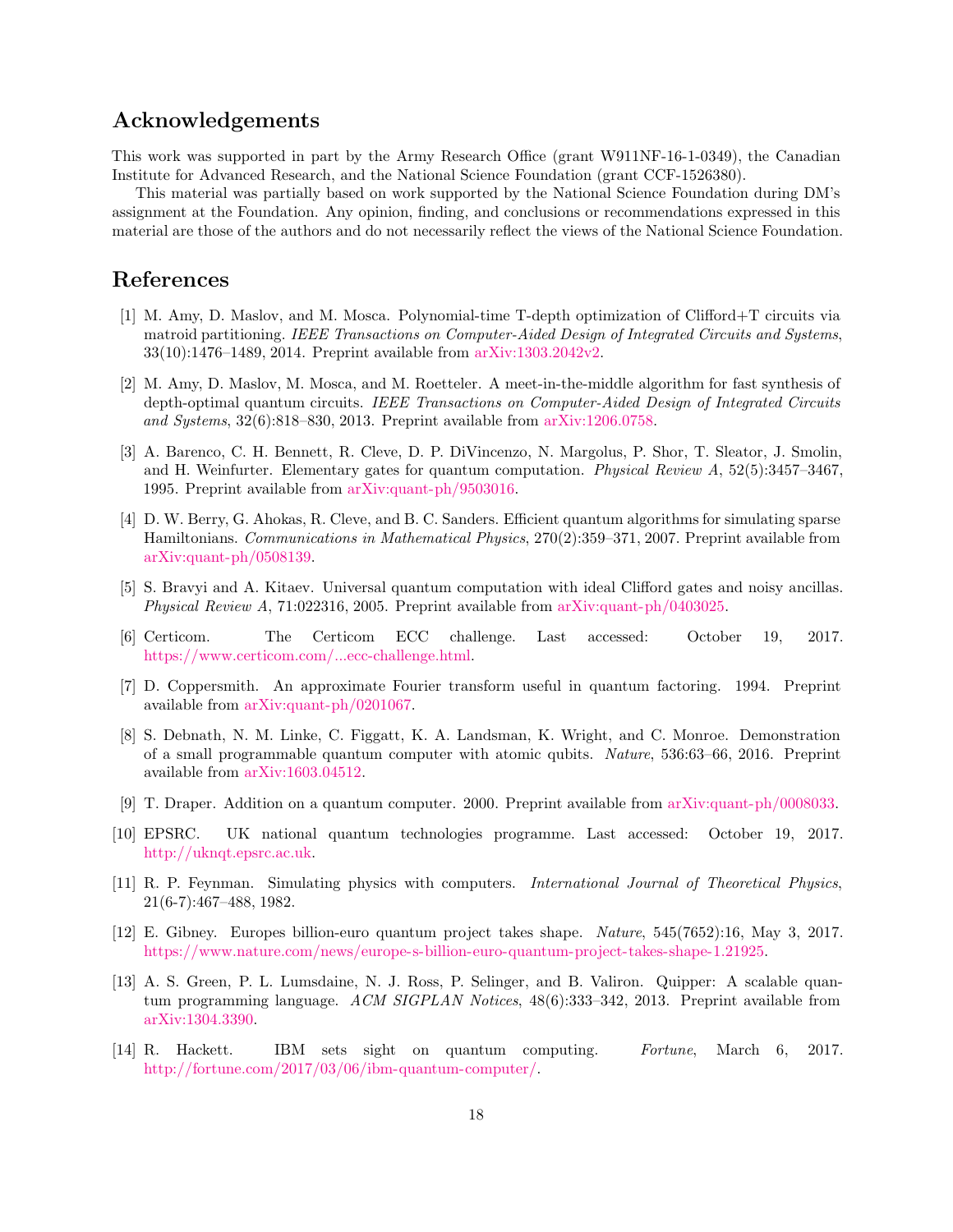- <span id="page-18-19"></span><span id="page-18-3"></span>[15] IBM. IBM makes quantum computing available on IBM cloud to accelerate innovation. May 4, 2016. [https://www-03.ibm.com/press/us/en/pressrelease/49661.wss.](https://www-03.ibm.com/press/us/en/pressrelease/49661.wss)
- <span id="page-18-2"></span>[16] IBM Research. Quantum Experience. Last accessed: September 22, 2017. [http://www.research.ibm.com/quantum/.](http://www.research.ibm.com/quantum/)
- <span id="page-18-4"></span>[17] Intel. Intel invests US\$50 million to advance quantum computing. September 3, 2015. [https://newsroom.intel.com/news-releases/intel-invests-us50-million-to-advance-quantum-computing/.](https://newsroom.intel.com/news-releases/intel-invests-us50-million-to-advance-quantum-computing/)
- <span id="page-18-8"></span>[18] D. Janzing, P. Wocjan, and T. Beth. Identity check is QMA-complete. 2003. Preprint available from [arXiv:quant-ph/0305050.](http://arxiv.org/abs/quant-ph/0305050)
- <span id="page-18-1"></span>[19] S. P. Jordan. Quantum Algorithm Zoo. Last accessed: October 19, 2017. [http://math.nist.gov/quantum/zoo/.](http://math.nist.gov/quantum/zoo/)
- <span id="page-18-7"></span>[20] R. Juskalian. Practical quantum computers. MIT Technology Review, March/April 2017. [https://www.technologyreview.com/...practical-quantum-computers/.](https://www.technologyreview.com/s/603495/10-breakthrough-technologies-2017-practical-quantum-computers/)
- <span id="page-18-11"></span>[21] V. Kliuchnikov, D. Maslov, and M. Mosca. Fast and efficient exact synthesis of single qubit unitaries generated by Clifford and T gates. Quantum Information  $\mathscr{C}$  Computation, 13(7–8):607–630, 2013. Preprint available from [arXiv:1206.5236v4.](http://arxiv.org/abs/1206.5236v4)
- <span id="page-18-0"></span>[22] A. K. Lenstra, H. W. Lenstra, Jr., M. S. Manasse, and J. M. Pollard. The number field sieve. In Proceedings of the Twenty-second Annual ACM Symposium on Theory of Computing, pages 564–572, 1990.
- <span id="page-18-9"></span>[23] S. Lloyd. Universal quantum simulators. Science, 273(5278):1073–1078, 1996.
- <span id="page-18-5"></span>[24] J. Markoff. Microsoft spends big to build a computer out of science fiction. November 21, 2016. [https://www.nytimes.com/.../microsoft-spends-big-to-build-quantum-computer.html.](https://www.nytimes.com/2016/11/21/technology/microsoft-spends-big-to-build-quantum-computer.html)
- <span id="page-18-18"></span>[25] D. Maslov. Advantages of using relative-phase Toffoli gates with an application to multiple control Toffoli optimization. Physical Review A, 93:022311, 2016. Preprint available from [arXiv:1508.03273.](http://arxiv.org/abs/1508.03273)
- <span id="page-18-17"></span>[26] D. Maslov. Optimal and asymptotically optimal NCT reversible circuits by the gate types. Quantum Information and Computation, 16(13-14):1096–1112, 2016. Preprint available from [arXiv:1602.02627.](http://arxiv.org/abs/1602.02627)
- <span id="page-18-14"></span>[27] D. Maslov, G. W. Dueck, D. M. Miller, and C. Negrevergne. Quantum circuit simplification and level compaction. IEEE Transactions on Computer-Aided Design of Integrated Circuits and Systems, 27(3):436–444, 2008. Preprint available from [arXiv:quant-ph/0604001.](http://arxiv.org/abs/quant-ph/0604001)
- <span id="page-18-6"></span>[28] National Science and Technology Council. Advancing Quantum Information Science: National Challenges and Opportunities. July, 2016. [https://www.whitehouse.gov/...final.pdf.](https://www.whitehouse.gov/sites/whitehouse.gov/files/images/Quantum_Info_Sci_Report_2016_07_22%20final.pdf)
- <span id="page-18-13"></span>[29] Y. Nam, N. J. Ross, Y. Su, A. M. Childs, and D. Maslov, [https://github.com/njross/optimizer.](https://github.com/njross/optimizer)
- <span id="page-18-10"></span>[30] M. A. Nielsen and I. L. Chuang. Quantum Computation and Quantum Information. Cambridge University Press, 2002.
- <span id="page-18-15"></span>[31] A. K. Prasad, V. V. Shende, I. L. Markov, J. P. Hayes, and K. N. Patel. Data structures and algorithms for simplifying reversible circuits. ACM Journal of Emerging Technologies in Computing Systems, 2(4):277–293, 2006.
- <span id="page-18-12"></span>[32] N. J. Ross and P. Selinger. Optimal ancilla-free Clifford+T approximation of z-rotations. Quantum Information & Computation,  $16(11\&12):901-953$ , 2016. Preprint available from [arXiv:1403.2975.](http://arxiv.org/abs/1403.2975)
- <span id="page-18-16"></span>[33] M. Saeedi and I. L. Markov. Synthesis and optimization of reversible circuits—a survey. ACM Computing Surveys, 45(2): Article 21, 2013. Preprint available from [arXiv:1110.2574.](http://arxiv.org/abs/1110.2574)